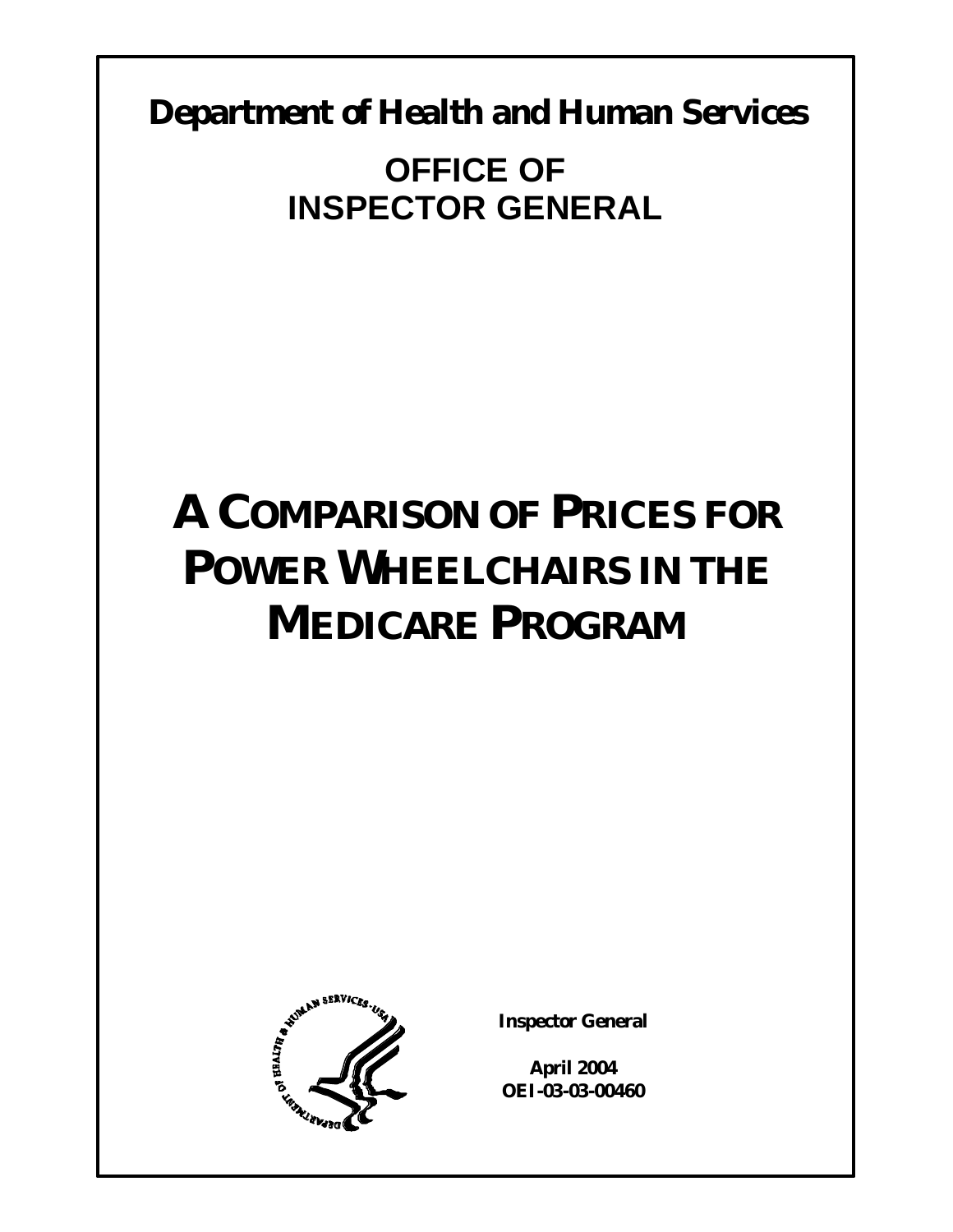## *Office of Inspector General* **http://oig.hhs.gov**

The mission of the Office of Inspector General (OIG), as mandated by Public Law 95-452, as amended, is to protect the integrity of the Department of Health and Human Services (HHS) programs, as well as the health and welfare of beneficiaries served by those programs. This statutory mission is carried out through a nationwide network of audits, investigations, and inspections conducted by the following operating components:

## *Office of Audit Services*

The OIG's Office of Audit Services (OAS) provides all auditing services for HHS, either by conducting audits with its own audit r esources or by overseeing audit work done by others. Audits examine the performance of HHS programs and/or its grantees and contractors in carrying out their respective responsibilities and are intended to provide independent assessments of HHS programs and operations in order to reduce waste, abuse, and mismanagement and to promote economy and efficiency throughout the department.

## *Office of Evaluation and Inspections*

The OIG's Office of Evaluation and Inspections (OEI) conducts short-term management and program evaluations (called inspections) that focus on issues of concern to the department, the Congress, and the public. The findings and recommendations contained in the inspections reports generate rapid, accurate, and up-to-date information on the effic iency, vulnerability, and effectiveness of departmental programs.

## *Office of Investigations*

The OIG's Office of Investigations (OI) conducts criminal, civil, and administrative investigations of allegations of wrongdoing in HHS programs or to HHS beneficiaries and of unjust enrichment by providers. The investigative efforts of OI lead to criminal convictions, administrative sanctions, or civil monetary penalties. The OI also oversees state Medicaid fraud control units, which investigate and prosecute fraud and patient abuse in the Medicaid program.

## *Office of Counsel to the Inspector General*

The Office of Counsel to the Inspector General (OCIG) provides general legal services to OIG, rendering advice and opinions on HHS programs and operations and providing all legal support in OIG's internal operations. The OCIG imposes program exclusions and civil monetary penalties on health care providers and litigates those actions within the department. The OCIG also represents OIG in the global settlement of cases arising under the Civil False Claims Act, develops and monitors corporate integrity agreements, develops model compliance plans, renders advisory opinions on OIG sanctions to the health care community, and issues fraud alerts and other industry guidance.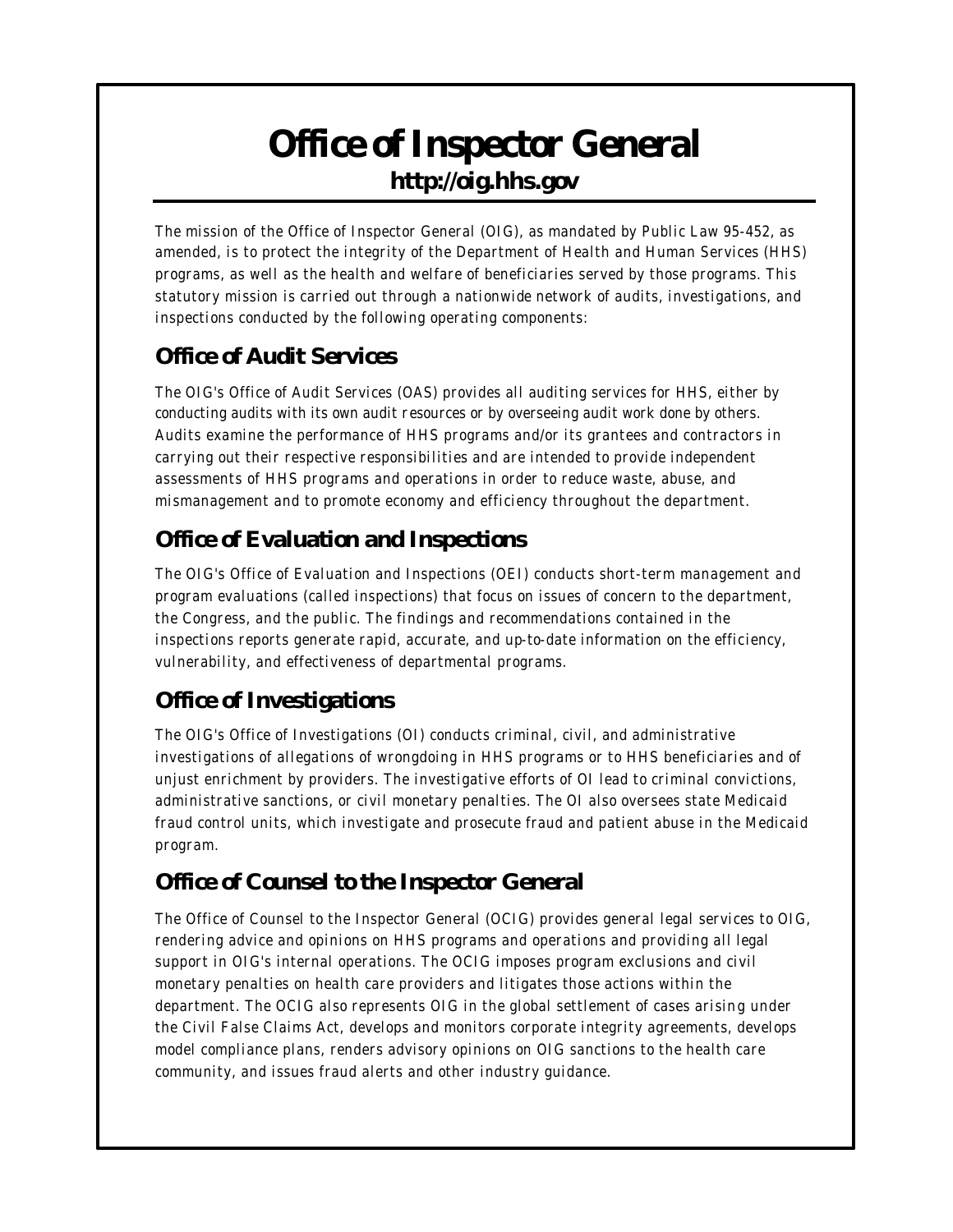#### **OBJECTIVE**

To compare the Medicare reimbursement amount for K0011 power wheelchairs to purchase prices available to consumers and suppliers.

#### **BACKGROUND**

Medicare beneficiaries are eligible to receive power wheelchairs under Medicare Part B coverage of durable medical equipment. Physicians order K0011 power wheelchairs for Medicare beneficiaries who qualify for them. Medicare beneficiaries receive their K0011 power wheelchairs from suppliers that bill the Medicare program for reimbursement. Suppliers purchase power wheelchairs from wholesalers and directly from power wheelchair manufacturers.

The K0011 power wheelchair is described as a standard-weight frame motorized/power wheelchair with programmable control parameters for speed adjustment, tremor dampening, acceleration control, and braking. A wide variety of models of power wheelchairs are reimbursed under the K0011 procedure code. However, the Medicare program does not collect information on the model of power wheelchair actually provided to each beneficiary.

In 2002, Medicare and its beneficiaries paid \$856 million for all power wheelchairs. Payments for the K0011 power wheelchair accounted for 97 percent of this total, or \$829 million. In 2003, the median reimbursement for a purchased K0011 power wheelchair was \$5,297.

We collected prices for 96 models of K0011 power wheelchairs. We identified these wheelchairs from the Statistical Analysis Durable Medical Equipment Regional Carrier's product classification list. We also identified the power wheelchair models that were provided to Medicare beneficiaries. We then obtained prices of K0011 power wheelchairs from three sources: the Web sites of power wheelchair suppliers, two national wholesalers, and suppliers who negotiated directly with manufacturers and distributors of K0011 power wheelchairs.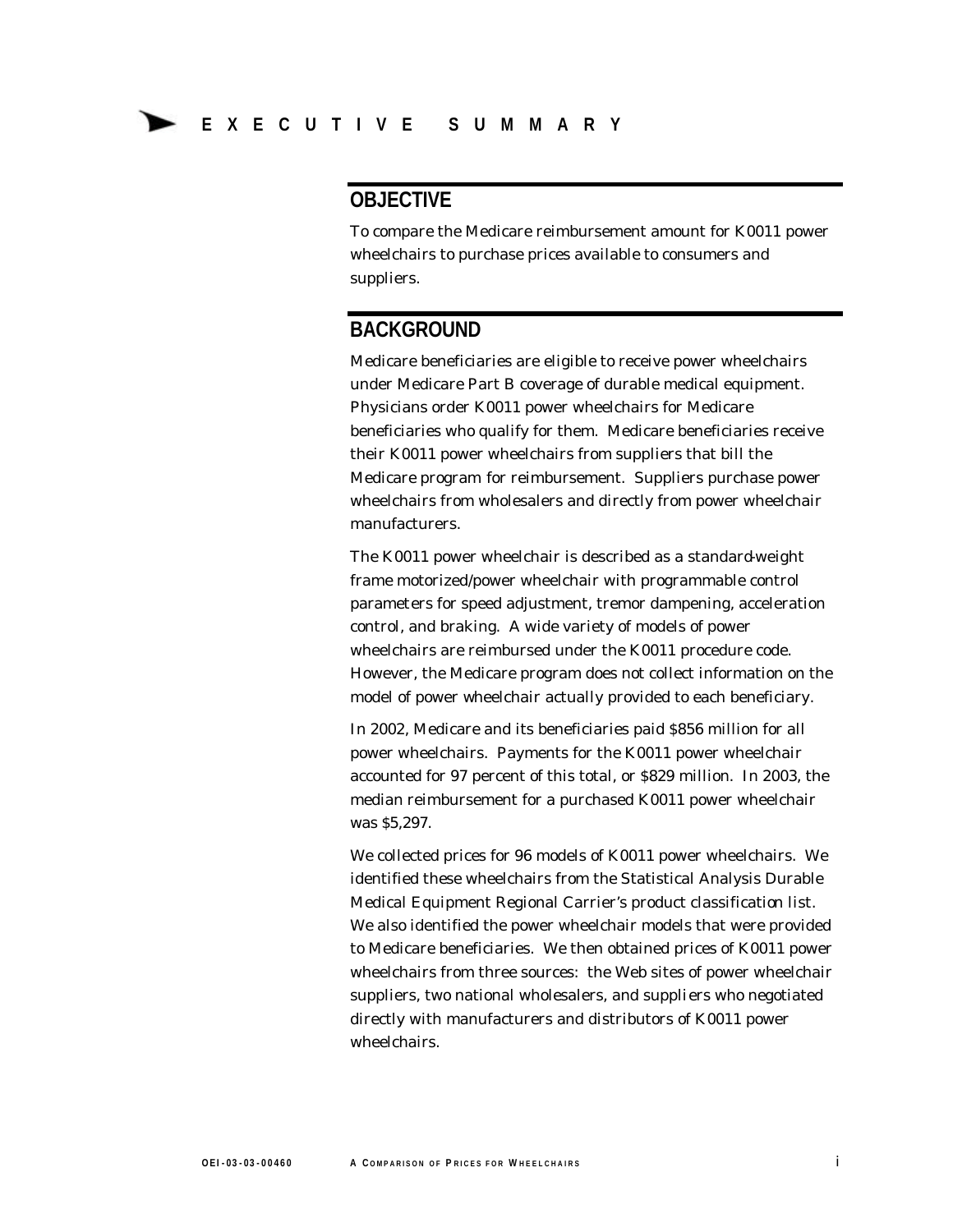#### **FINDING**

**Medicare and its beneficiaries pay considerably more than consumers or suppliers for K0011 power wheelchairs.** The median purchase prices for both consumers and suppliers were lower than the CY 2003 Medicare reimbursement amount for K0011 power wheelchairs. Compared to the Medicare reimbursement amount of \$5,297, consumers were able to purchase K0011 power wheelchairs for a median price of \$3,863, suppliers were able to purchase K0011 power wheelchairs from two wholesalers for a median price of \$2,363, and suppliers who negotiated directly with distributors and manufacturers were able to obtain K0011 power wheelchairs for a median price of \$1,550.

For the models of K0011 power wheelchairs actually supplied to Medicare beneficiaries, we found that the median prices to consumers and suppliers were below the Medicare reimbursement amount of \$5,297. The median prices for these power wheelchairs were very close to the median prices obtained for all the power wheelchairs, with the median prices ranging from \$1,699 to \$3,888.

If the Medicare reimbursement amount was set at the prices available to consumers and suppliers, Medicare and its beneficiaries could have saved over \$224 million. If the Medicare program based its reimbursement amount on the median price offered by wholesalers or the median price negotiated by suppliers with manufacturers and distributors, the program could have saved more than \$459 million in 2002. The actual savings to the program could be less than these amounts, since any potential supplier administrative costs related to furnishing K0011 power wheelchairs to Medicare beneficiaries were not included in the prices reviewed.

#### **RECOMMENDATION**

We found that both consumers and suppliers could purchase K0011 power wheelchairs at prices lower than the Medicare reimbursement amount. Consequently, the program and its beneficiaries could have realized substantial savings if the Medicare reimbursement amount for K0011 power wheelchairs more closely resembled the costs to consumers and suppliers.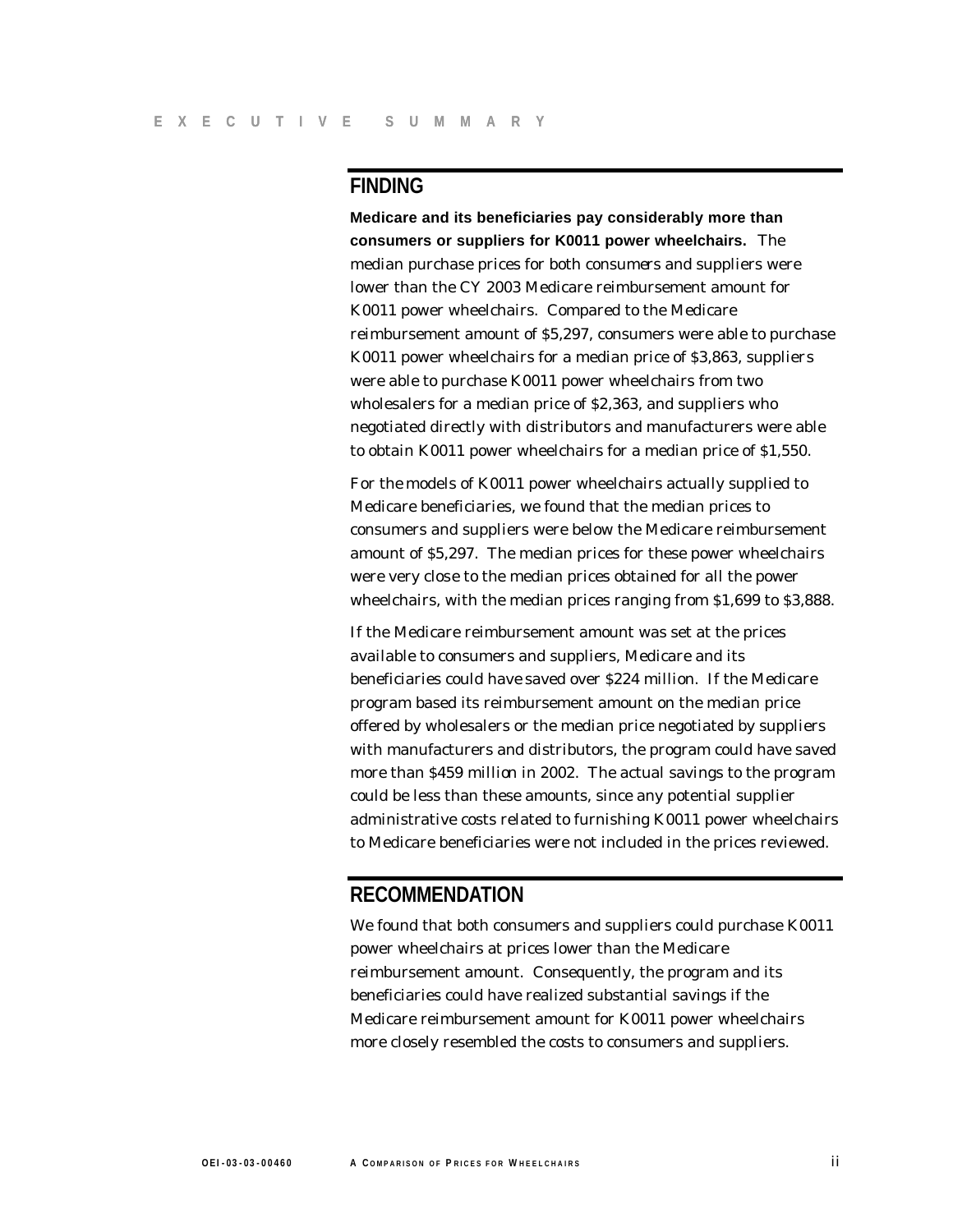#### **We recommend that the Centers for Medicare & Medicaid Services:**

- (1) Create a new coding system for K0011 power wheelchairs that accounts for the variety in models and prices for power wheelchairs.
- (2) Use the pricing information obtained as part of this review to determine whether an inherent reasonableness review for K0011 power wheelchairs is appropriate.

#### **Agency Comments**

CMS believes our recommendation regarding coding warrants further consideration. CMS is currently reviewing whether the need for an overall change in the coding structure for power wheelchairs is necessary. CMS noted that our report does not fully explain why additional codes are necessary, other than the fact that there is a wide variation in prices for the different models of K0011 power wheelchairs.

CMS agreed with our recommendation that it consider using its inherent reasonableness authority to reduce the reimbursement amount for K0011 power wheelchairs.

The full text of CMS's comments is presented in Appendix C.

#### **OIG Response**

In our study, we found that consumers were able to purchase K0011 power wheelchairs from supplier Web sites for a wide range of prices. The lowest priced wheelchair available to consumers was \$1,600, while the highest priced wheelchair was \$16,995. The median price to consumers for models of K0011 power wheelchairs actually provided to Medicare beneficiaries was \$3,888, with prices ranging from a low of \$2,000 to a high of \$5,995. In 2003, the median reimbursement for a purchased K0011 power wheelchair was \$5,297. We believe that the wide range of K0011 power wheelchairs available and the finding that beneficiaries tend to receive lower priced power wheelchairs supports the need for a new coding system. The goal of this coding system would be to create a number of reimbursement levels for the wide range of power wheelchairs now included under the K0011 procedure code.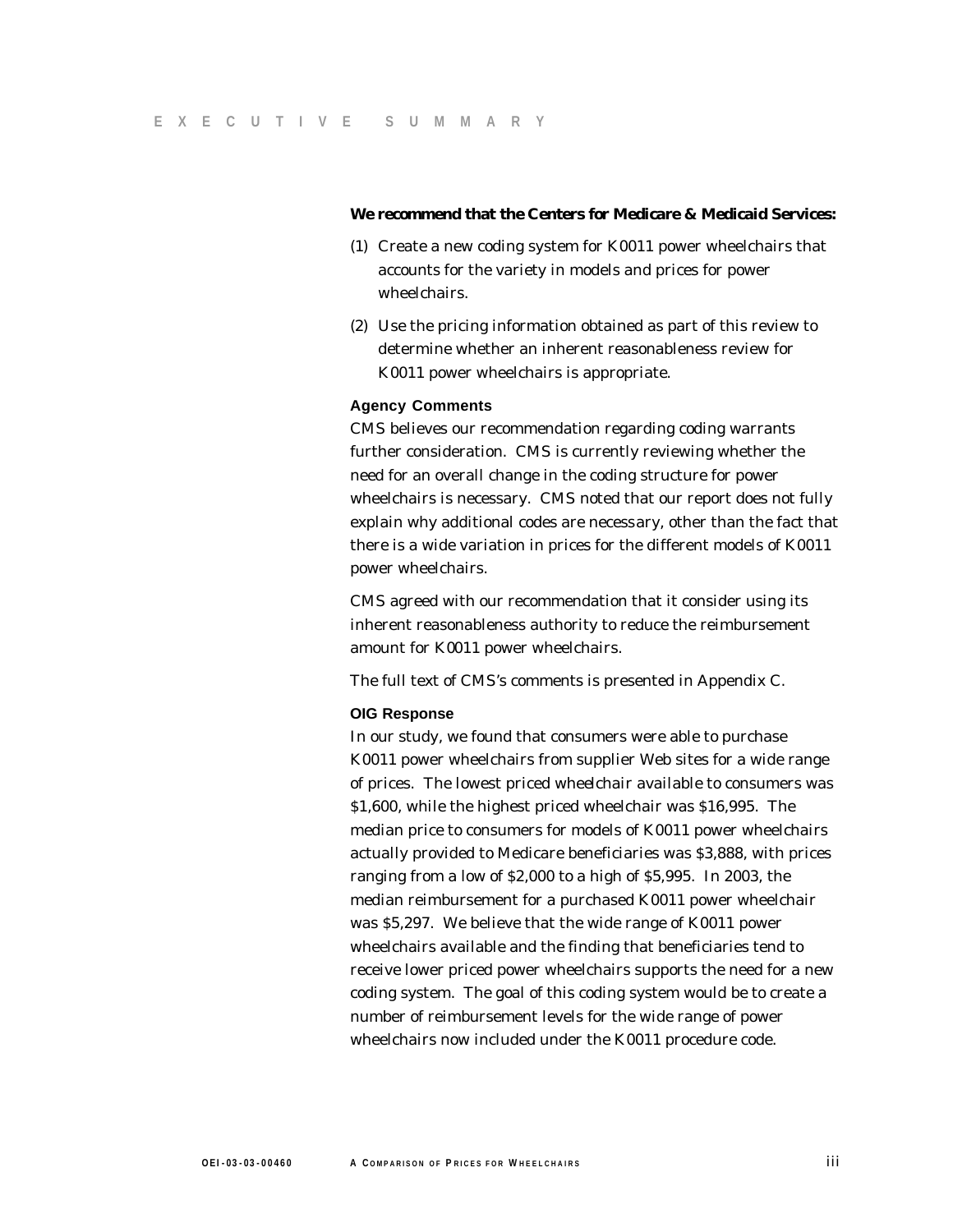## **TABLE OF CONTENTS**

| A. Comparison of Prices for Individual Models14          |
|----------------------------------------------------------|
|                                                          |
| C. Centers for Medicare & Medicaid Services's Comments16 |
|                                                          |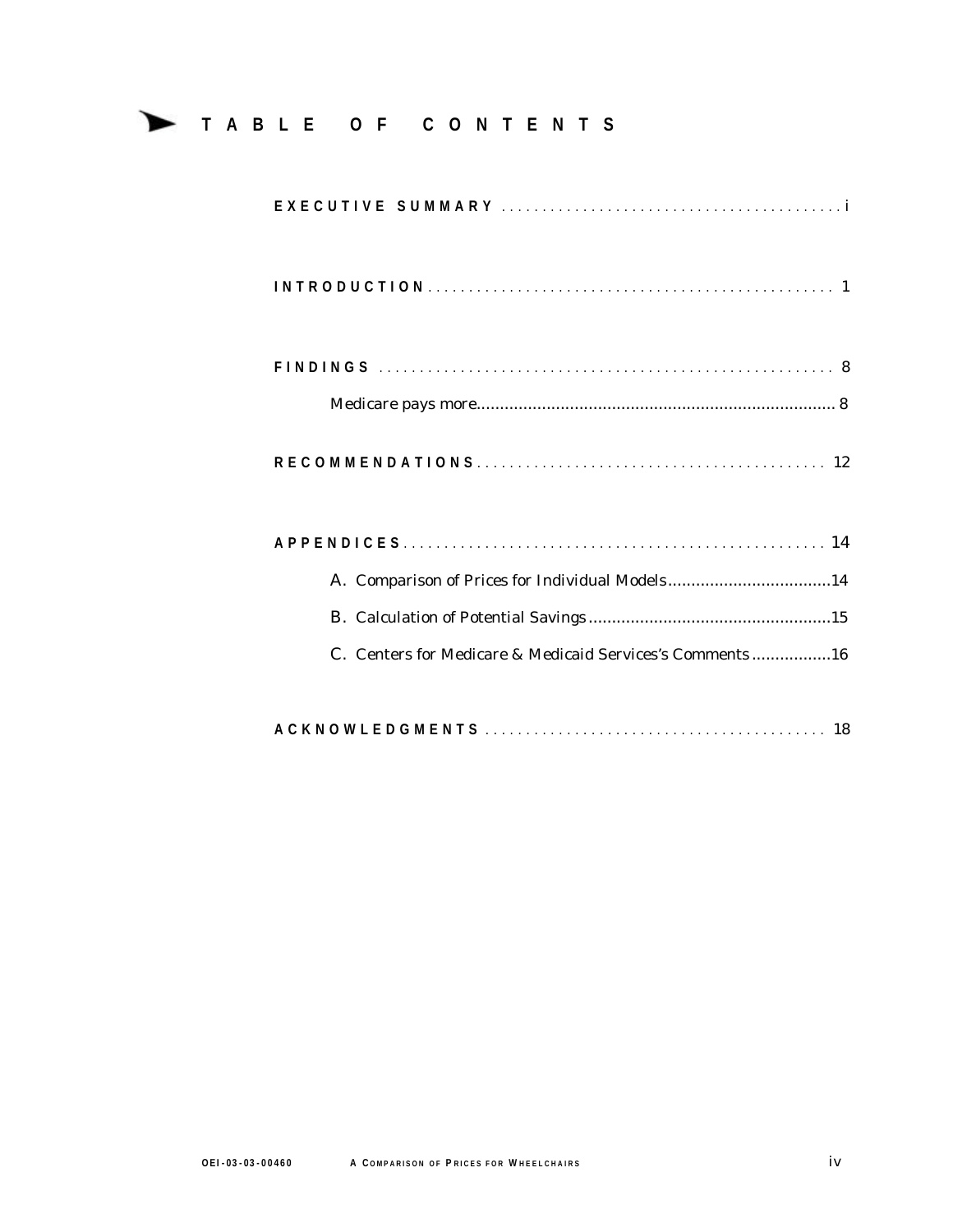#### **OBJECTIVE**

To compare the Medicare reimbursement amount for K0011 power wheelchairs to purchase prices available to consumers and suppliers.

#### **BACKGROUND**

#### **Medicare Coverage of K0011 Power Wheelchairs**

Medicare beneficiaries are eligible to receive power wheelchairs under Medicare Part B coverage of durable medical equipment. A beneficiary who requires a power wheelchair usually is totally non ambulatory and has severe weakness of the upper extremities due to a neurological or muscular disease. A K0011 power wheelchair is covered when all of the following criteria are met:

- 1. the beneficiary's condition is such that without the use of a wheelchair the beneficiary would otherwise be bed or chair confined;
- 2. the beneficiary's condition is such that a wheelchair is medically necessary and the beneficiary is unable to operate a manual wheelchair; and
- 3. the beneficiary is capable of safely operating the controls of a power wheelchair.

Power wheelchairs are identified by the Healthcare Common Procedure Coding System codes (procedure codes) K0010, K0011, K0012, and K0014 for reimbursement purposes. The K0011 power wheelchair is described as a standard-weight frame motorized/power wheelchair with programmable control parameters for speed adjustment, tremor dampening, acceleration control, and braking. A wide variety of models of power wheelchairs are reimbursed under the K0011 procedure code. The Medicare program does not collect information on the manufacturer, model name, or serial number of individual power wheelchairs reimbursed under the K0011 procedure code. Therefore, the program is unable to determine what model of K0011 power wheelchair is provided to Medicare beneficiaries.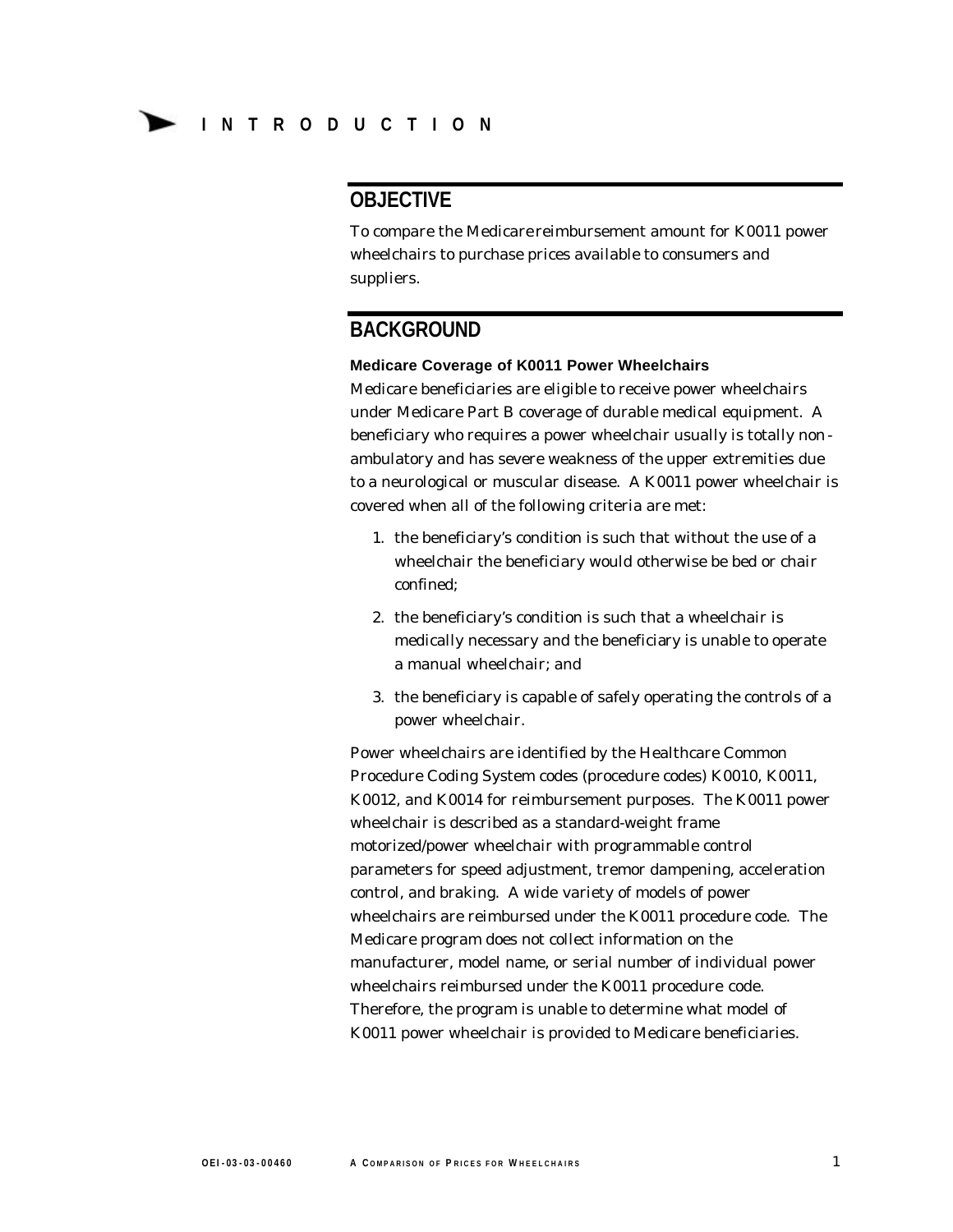#### **Medicare Reimbursement of K0011 Power Wheelchairs**

Medicare Part B classifies certain items of durable medical equipment, such as power wheelchairs, as capped rental items. Medicare pays for the rental of these items for a period of continuous use not to exceed 15 months. Beneficiaries also have the option of purchasing a power wheelchair within the first month of use. In 2001, 99 percent of all expenditures for K0011 were for first-month purchases.

In 2002, Medicare and its beneficiaries paid \$856 million for all power wheelchairs. Payments for the K0011 power wheelchair accounted for 97 percent of this total, or \$829 million. According to the Centers for Medicare & Medicaid Services (CMS), the K0011 code ranked fourth among the top 200 procedure codes ranked by Medicare payments in calendar year (CY) 2002. Spending for motorized wheelchairs has increased at least 33 percent each year since 1999. In contrast, total Medicare benefit payments rose only 11 percent during that same period. Also, the number of Medicare beneficiaries with at least one claim for a motorized wheelchair rose from just over 55,000 in 1999 to almost 159,000 in 2002, an increase of 189 percent. During the same time period, the overall Medicare population rose only 1 percent per year.

Part B claims for power wheelchairs are processed and paid by four durable medical equipment regional carriers. Medicare's payment for K0011 power wheelchairs is 80 percent of the lower of either the actual charge for the item or the Medicare fee schedule amount calculated for the item. The beneficiary is responsible for the remaining 20 percent as part of his/her Medicare copayment.

**Medicare Fee Schedule Amount for K0011 Power Wheelchairs**  Federal statute requires fee schedule amounts for K0011 power wheelchairs and other capped rental items to be calculated for each State using average Medicare payments from 1986 as a base year. These base year payment amounts are adjusted annually by the change in the Consumer Price Index for all urban consumers (CPI-U). Since procedure code K0011 was added to the list of procedure codes in 1994, payment data from 1986 was not available for K0011 power wheelchairs. As a result, the base fee schedule amounts for the K0011 power wheelchair code were determined using retail prices. Retail prices in effect for periods subsequent to the 1986 fee schedule base period were deflated to 1986 by the percentage change in the CPI-U.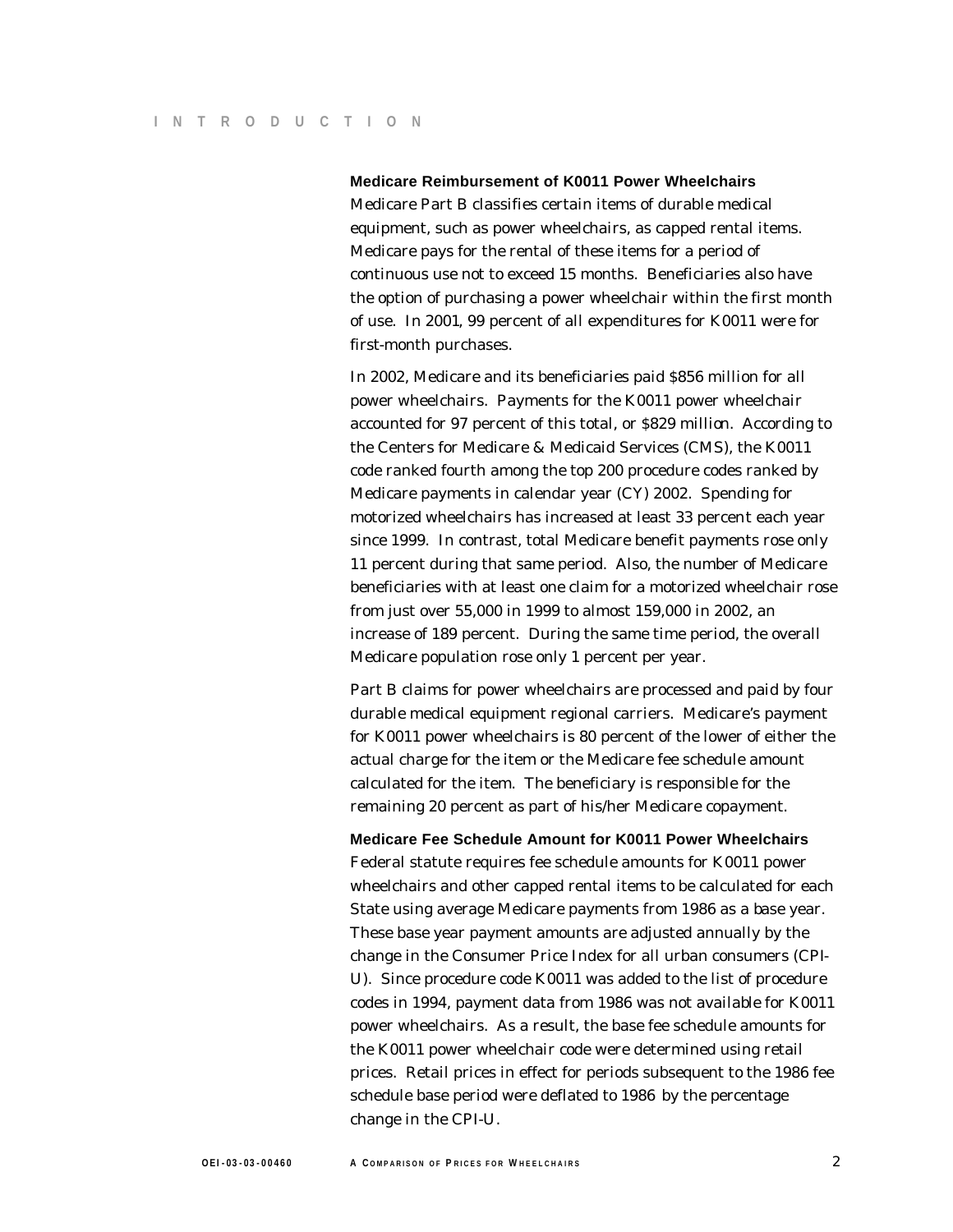The fee schedule amounts for the K0011 power wheelchair are limited by national ceilings and floors. The fee schedule ceiling is equal to the median of the statewide fee schedule amounts and the fee schedule floor is equal to 85 percent of that median. In 2003, the ceiling amount for a purchased K0011 power wheelchair was \$5,297, and the floor amount was \$4,502.

#### **Medicare Prescription Drug, Improvement, and Modernization Act of 2003**

On November 22, 2003, Congress passed the Medicare Prescription Drug, Improvement, and Modernization Act of 2003. Section 302(c)(2) of the Act states that payments for certain items and supplies furnished in 2005

> shall be reduced by the percentage difference between the amount of payment otherwise determined for the specified item or supply under this subsection for 2002, and the amount of payment for the specified item or supply under chapter 89 of title 5, United States Code . . .

The payment amount under Chapter 89 of Title 5, United States Code, is identified as the median Federal Employee Health Plan price, which was obtained from the Inspector General's June 12, 2002 testimony before the Senate Committee on Appropriations. The Inspector General reported that the median Federal Employee Health Plan price for K0011 power wheelchairs was \$5,097.

**Supplying K0011 Power Wheelchairs to Medicare Beneficiaries** 

Physicians order K0011 power wheelchairs for Medicare beneficiaries who qualify for them. Medicare beneficiaries receive their K0011 power wheelchairs from suppliers that bill the Medicare program for reimbursement. If the beneficiary chooses to purchase the power wheelchair at that time, the supplier receives a lump-sum payment.

Suppliers purchase power wheelchairs from wholesalers and directly from power wheelchair manufacturers. Wholesalers purchase large quantities of medical equipment and supplies at discounted rates from manufacturers and sell these products to suppliers. Wholesalers and manufacturers may offer rebates or other discounts to suppliers.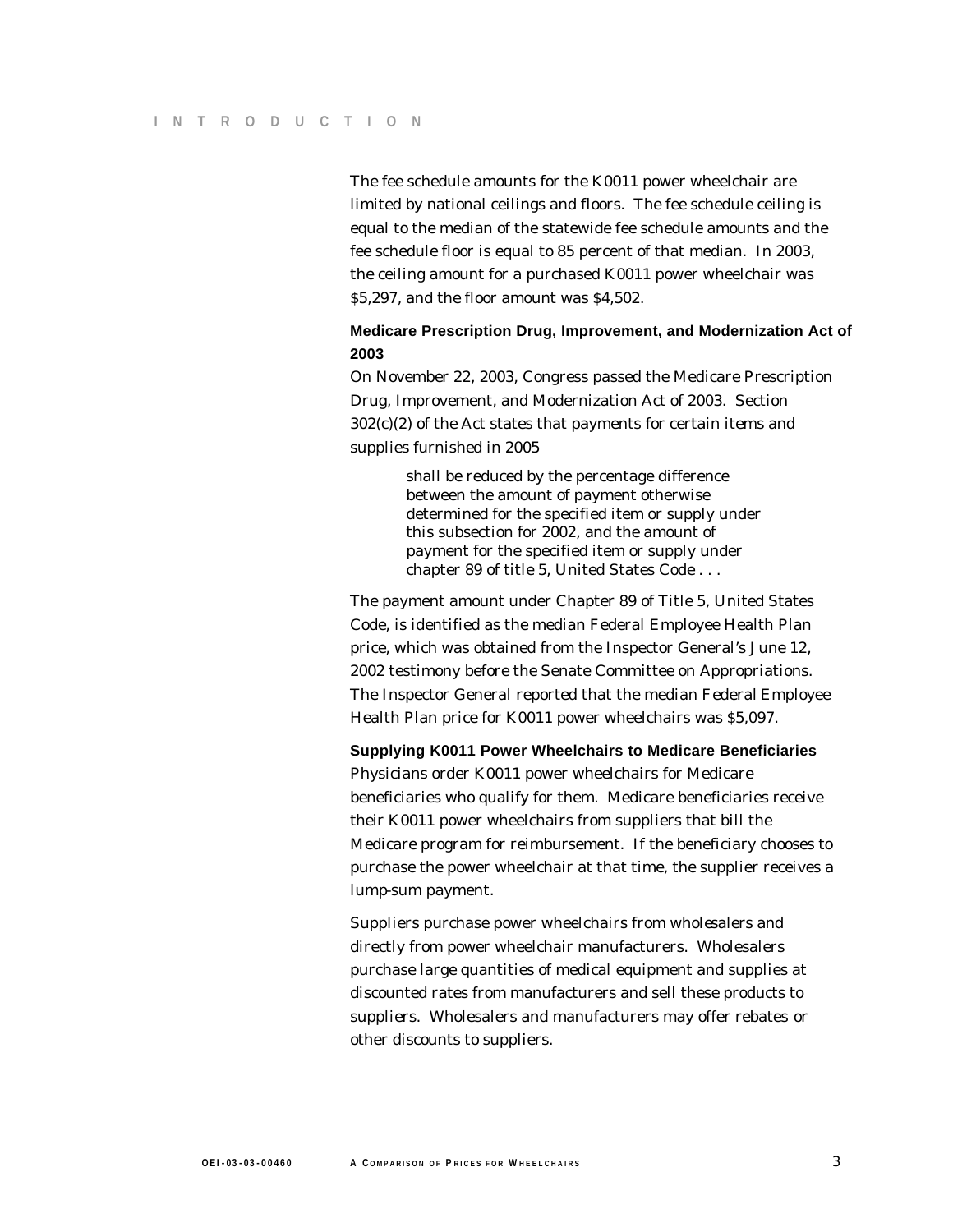#### **CMS Creates Power Wheelchair Workgroup**

In April 2003, CMS created a workgroup to examine the rapid growth in power wheelchair payments, identify its causes, and propose solutions.

The workgroup found that Medicare had little comparative data to use in determining the appropriateness of the fee schedule amounts for power wheelchairs. However, the workgroup did conclude that large suppliers could obtain pricing discounts from power wheelchair manufacturers. As a result, CMS is investigating longterm options that may address problems with the fee schedule. One of these options includes analyzing K0011 power wheelchairs for a potential inherent reasonableness payment adjustment. CMS may use its inherent reasonableness authority to deviate from standard payment methodologies, if their application results in a payment amount that is determined to be grossly excessive or deficient.

#### **CMS and OIG Efforts to Stop K0011 Fraud and Abuse**

On September 9, 2003, CMS and the Office of Inspector General (OIG) issued a joint press release detailing new efforts to stop abuse of the power wheelchair benefit. As part of this joint press release, CMS announced a "10-point initiative to substantially curb abuse of the Medicare program by unscrupulous providers of power wheelchairs and other power mobility products who prey on Medicare beneficiaries."

The 10-point initiative includes developing inherent reasonableness review guidelines so Medicare can be assured that it is paying appropriately for power wheelchairs. Power wheelchairs will be the first item analyzed for potential inherent reasonableness payment adjustments.

At the same time, OIG will be investigating the proliferation of durable medical equipment fraud cases involving inflated billings to Medicare, charges for equipment and supplies not delivered, and the falsification of documents to qualify beneficiaries for wheelchairs and other equipment that they often did not need.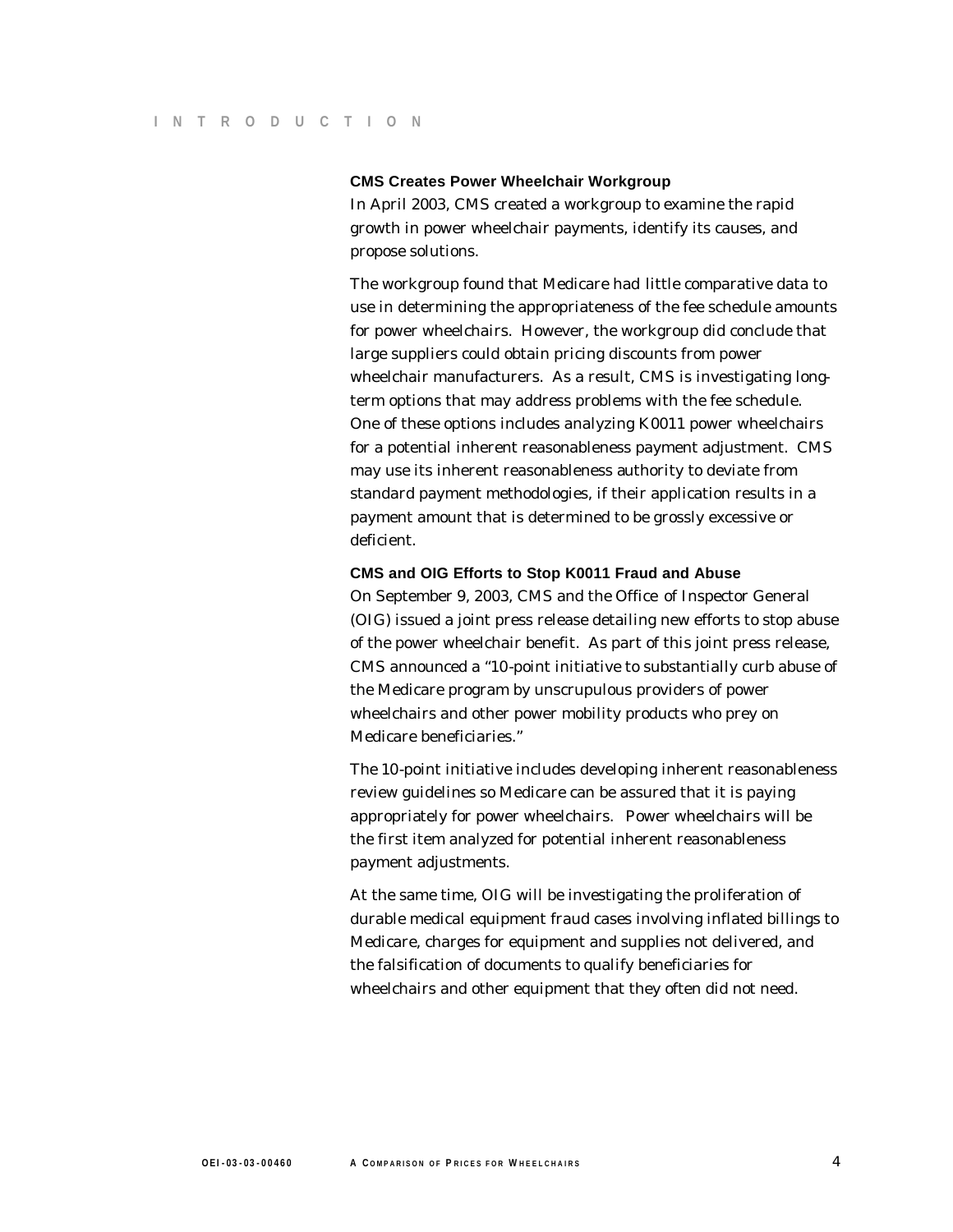#### **METHODOLOGY**

#### **Models of K0011 Power Wheelchairs**

Since there are a wide variety of power wheelchairs on the market, we used the Statistical Analysis Durable Medical Equipment Regional Carrier's (statistical analysis carrier) product classification list for wheelchairs to determine which models of power wheelchairs are coded as K0011. Some K0011 power wheelchair models have additional features (such as semi-reclining back mechanisms, anti-tipping devices, safety belts) that have separate procedure codes. In order to obtain prices for base units only, we compiled a list of power wheelchair models that were coded solely as K0011. This list consisted of 96 models of K0011 power wheelchairs.

We also wanted to specifically review pricing for models of K0011 power wheelchairs that were actually provided to Medicare beneficiaries. Since Medicare claims do not identify the model of K0011 power wheelchair supplied, we used information from related OIG work to determine what models of K0011 power wheelchairs were actually supplied to Medicare beneficiaries. As part of this work, we selected a random sample of 300 K0011 power wheelchair claims paid in 2001. We contacted the suppliers who submitted the sample claims and requested that they provide the manufacturer, model, and serial number of the K0011 power wheelchair provided to the beneficiary. We identified 33 models of K0011 power wheelchairs that were provided to Medicare beneficiaries in our sample and were also included on the statistical analysis carrier's product classification list.

#### **Sources of Prices for K0011 Power Wheelchairs Supplier Web Site Prices**

In order to determine the prices charged to consumers for K0011 power wheelchairs, we collected prices of K0011 power wheelchairs from the Web sites of power wheelchair suppliers in June 2003 and July 2003. We performed an Internet search for power wheelchair suppliers who provide power wheelchairs directly to consumers. Consumers are able to purchase power wheelchairs either by placing an order on the Internet or by phone. We obtained prices from 41 suppliers located in the United States. These suppliers may or may not participate in the Medicare program. Some of the suppliers had storefront operations as well. We collected 379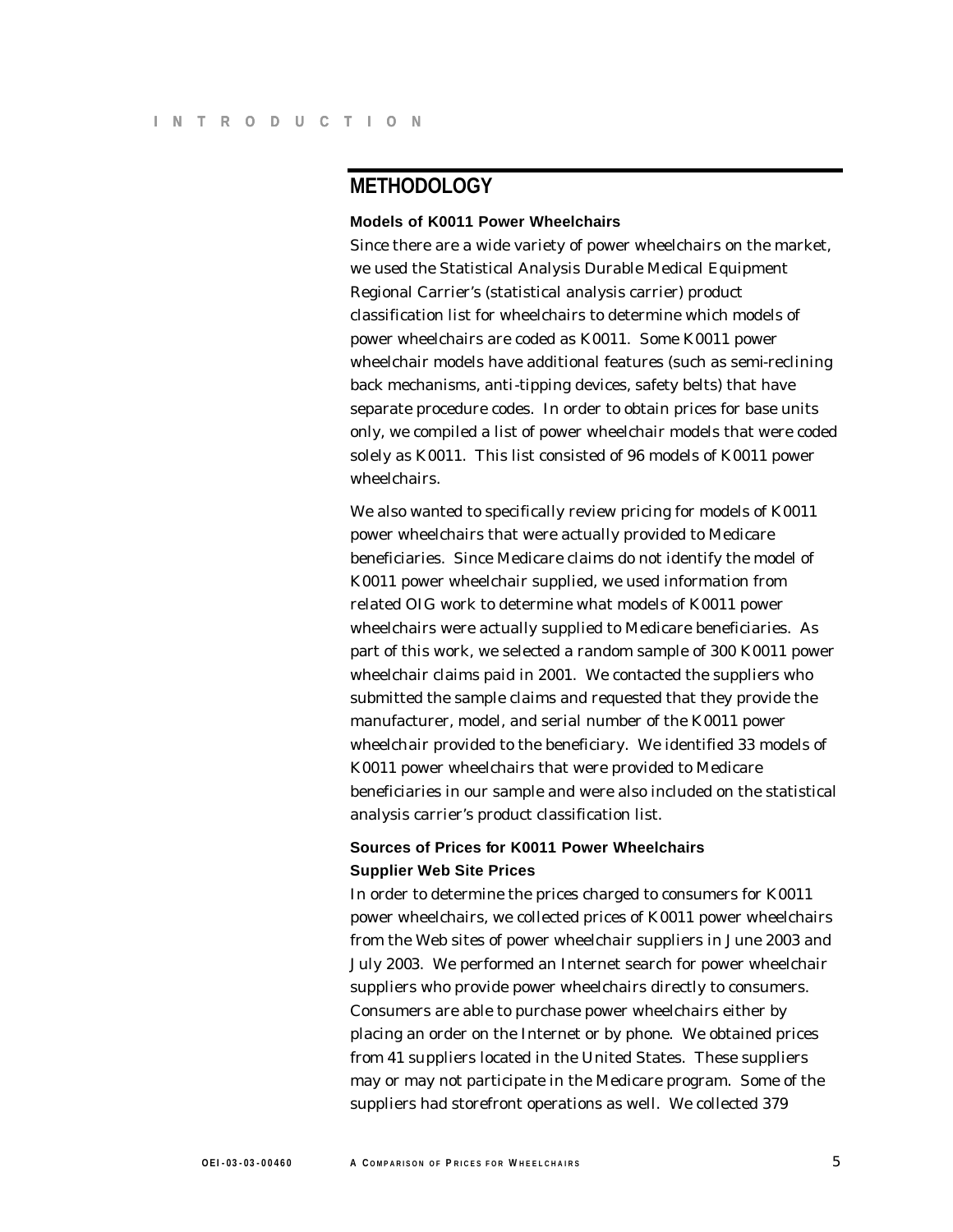individual prices for K0011 power wheelchair models from the 41 suppliers. We obtained prices for 54 models of K0011 power wheelchairs that were identified on the statistical analysis carrier's product classification list.

Medicare allows suppliers to bill for batteries separately from the power wheelchair itself. Some suppliers included batteries in the price of the K0011 power wheelchair. In cases where we were able to identify the battery price, we subtracted the battery price from the power wheelchair price. This was done so that we could determine a price for the base unit.

#### **National Wholesaler Prices**

We also obtained the prices of K0011 power wheelchairs to suppliers from two national wholesalers. The wholesalers are two of the largest distributors of medical and surgical products in the United States. From one of the wholesalers, we obtained prices quoted to the wholesaler from three power wheelchair manufacturers. The prices from the manufacturers were quoted in October 2001, October 2002, and September 2003. We obtained the August 2002 home health care products catalog from the other wholesaler, which included prices for power wheelchairs from one manufacturer. We collected 22 individual prices from the two wholesalers for 18 models of K0011 power wheelchairs.

#### **Manufacturer and Distributor Prices**

We obtained documentation on suppliers' prices negotiated directly with manufacturers and distributors of K0011 power wheelchairs. We collected documentation from eight suppliers. A review of the documentation, which included invoices and purchase orders from 1999 to 2003, yielded 36 individual prices for 12 models of K0011 power wheelchairs.

#### **Comparison of Medicare Reimbursement Amount to Median Prices**

We determined the percentages that the Medicare reimbursement amount exceeded the median prices of the three sources reviewed. In order to accomplish this, we first calculated the median price from the prices collected from each of the three sources reviewed. We then determined the percentage difference in prices for each source by subtracting the median prices of K0011 power wheelchairs from the Medicare reimbursement amount and then dividing this number by the median price. We used Medicare's CY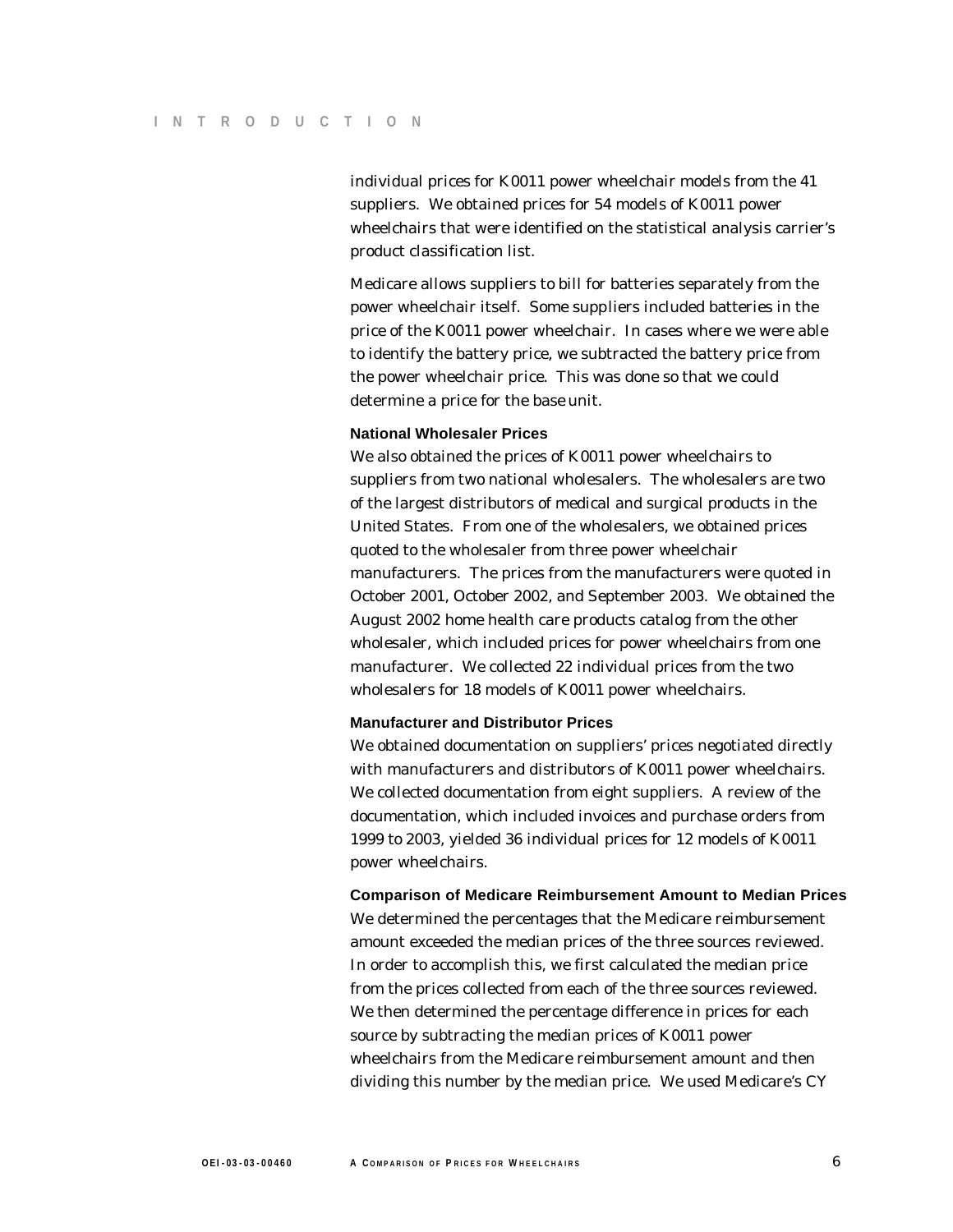2003 fee schedule's median of \$5,297 as the Medicare reimbursement amount.

#### **Calculating Potential Medicare Savings**

We calculated how much Medicare and its beneficiaries would save if the reimbursement amount for K0011 power wheelchairs was set at the median price of the sources reviewed. We first determined the percentage difference in prices for each source by subtracting the median prices of K0011 power wheelchairs from the CY 2003 Medicare reimbursement amount (\$5,297) and then dividing this number by the Medicare reimbursement amount. We then multiplied these percentage differences by the total Medicare payments for K0011 power wheelchairs in 2002 (\$828,887,761) in order to determine potential program savings. Medicare payments were obtained from CMS's Part B Extract and Summary System. The data used to calculate potential Medicare and beneficiary savings are presented in Appendix B.

#### **Limitations of Pricing Data**

In regard to the prices available to suppliers, we did not collect data to determine if suppliers had any administrative costs related to furnishing K0011 power wheelchairs to Medicare beneficiaries. Therefore, the median prices available to suppliers do not include any potential associated supplier costs. The estimates of potential program savings presented in the findings of this report would be lower if median prices had included any supplier administrative costs.

We would assume that the prices collected from Web sites of suppliers include profit margins and any costs related to billing other insurers. We do not know if the costs associated with billing the Medicare program would be significantly different from the costs of billing other insurers.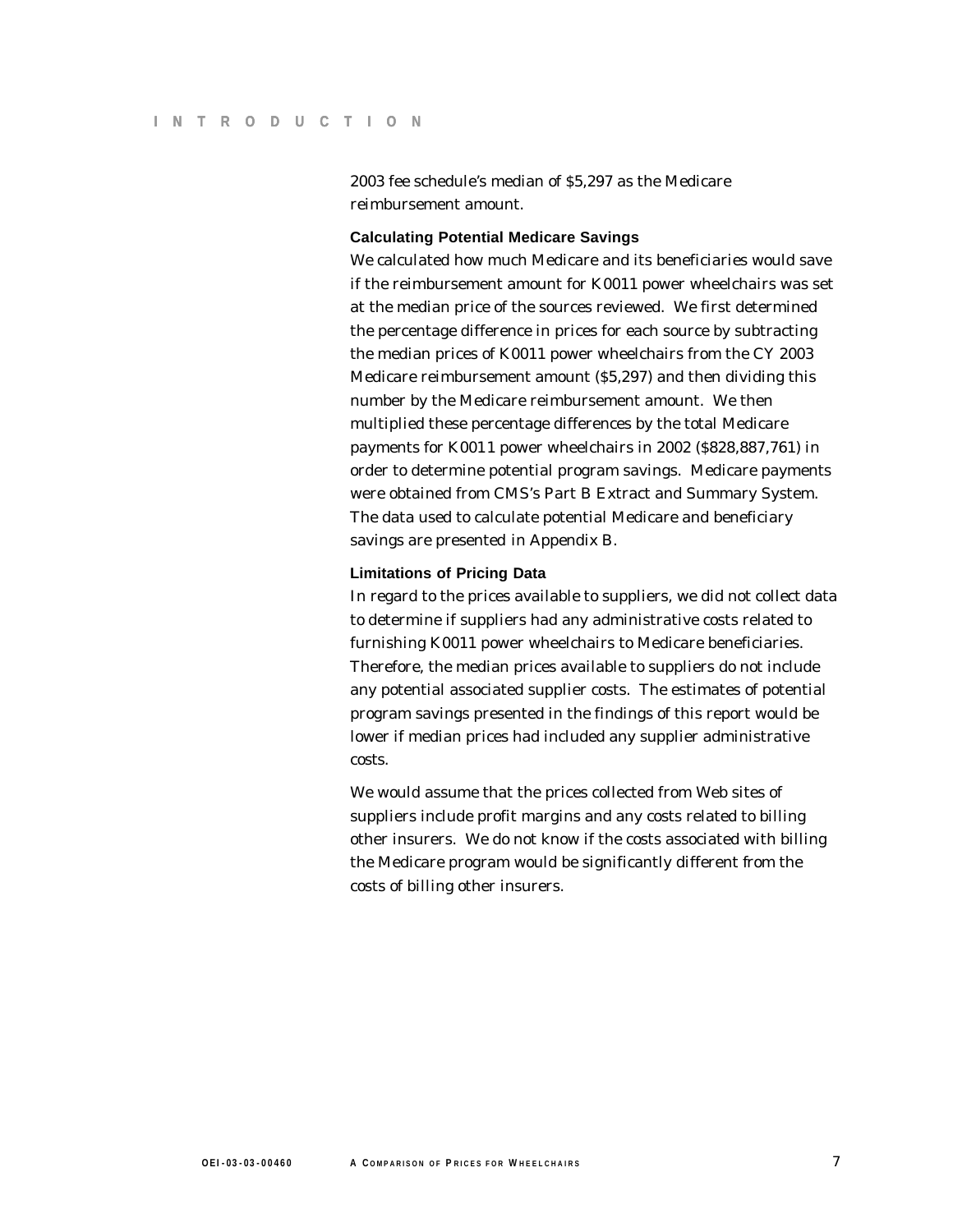## **FINDINGS**

### **Medicare and its beneficiaries pay considerably more than consumers or suppliers for K0011 power wheelchairs.**

The median purchase prices for both consumers and suppliers were lower than the Medicare reimbursement amount for K0011

power wheelchairs. Our comparison of prices for the K0011 power wheelchair to Medicare's reimbursement amount and our estimates of potential savings are presented in Table 1 below. The Medicare reimbursement amount for K0011 power wheelchairs exceeded the median prices from the three sources by 37, 124, and 242 percent. Of the three sources reviewed, the median price negotiated by suppliers with manufacturers and distributors was the lowest. Prices obtained for K0011 power wheelchair models varied widely, from a low of \$999 to a high of \$16,995. Ninety-four percent of the prices reviewed were below the Medicare reimbursement amount.

| Table 1: Comparison of Consumer and Supplier Prices to Medicare Reimbursement Amount |                     |                     |                                                                                           |                                                         |
|--------------------------------------------------------------------------------------|---------------------|---------------------|-------------------------------------------------------------------------------------------|---------------------------------------------------------|
| Source:                                                                              | <b>Median Price</b> | Range of Prices     | Percentage by<br>which Medicare<br>Reimbursement<br><b>Amount Exceeds</b><br>Median Price | <b>Potential Medicare</b><br>and Beneficiary<br>Savings |
| Medicare <sup>1</sup>                                                                | \$5,297             | \$4,502 to \$5,297  | <b>NA</b>                                                                                 | <b>NA</b>                                               |
| <b>Supplier Web Sites</b>                                                            | \$3,863             | \$1,600 to \$16,995 | 37%                                                                                       | \$224,395,894                                           |
| Wholesalers                                                                          | \$2,363             | \$1,713 to \$3,141  | 124%                                                                                      | \$459,119,632                                           |
| Supplier Prices Negotiated with<br>Manufacturers and Distributors                    | \$1,550             | \$999 to \$2,161    | 242%                                                                                      | \$586,339,898                                           |

1 This is Medicare's reimbursement amount for CY 2003. The Medicare Prescription Drug, Improvement, and Modernization Act of 2003 lowered the reimbursement amount to approximately \$5,100 for K0011 power wheelchairs furnished in 2005.

Source: Office of Evaluation and Inspections, 2003

Note: All figures in the table have been rounded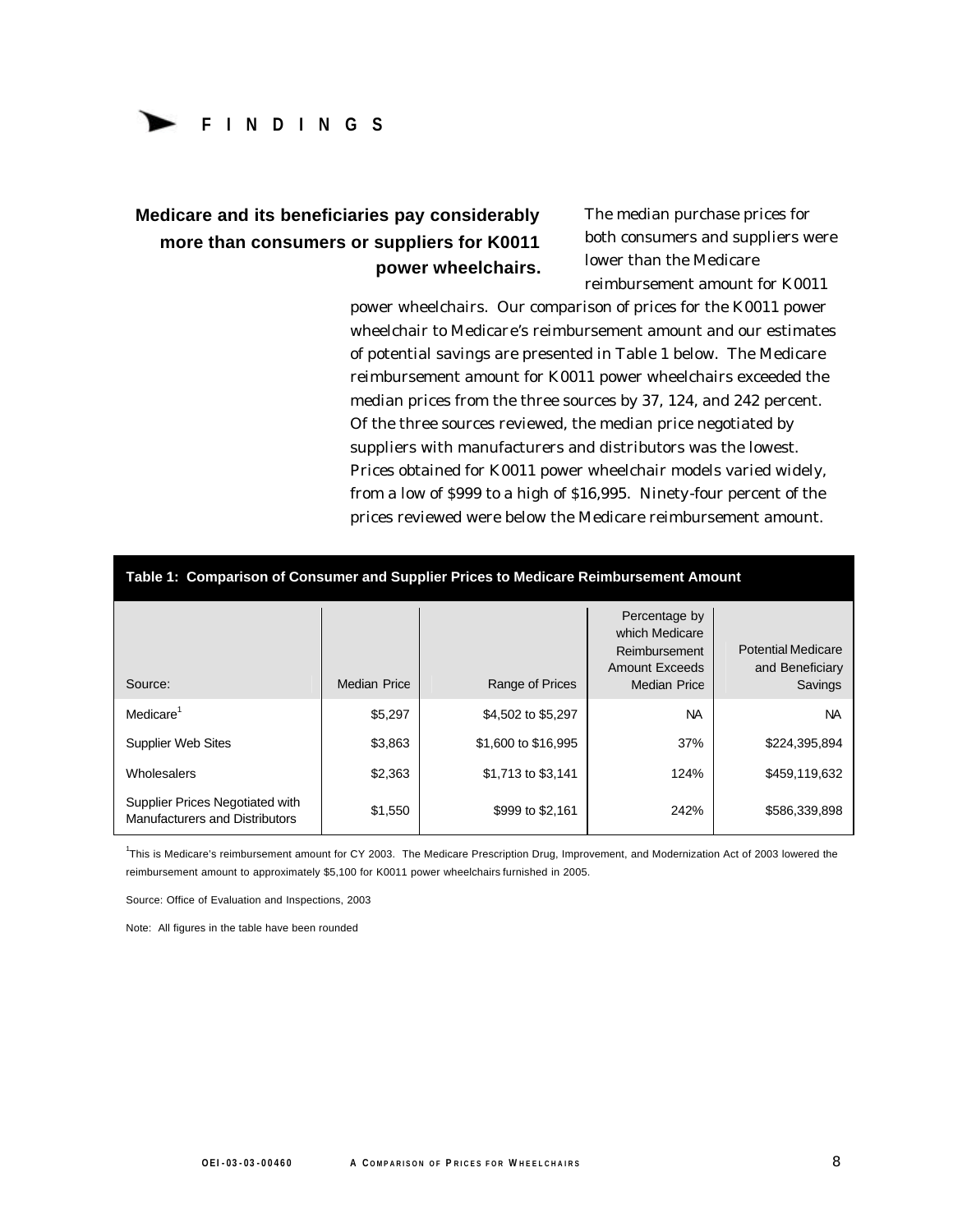#### **The median price to consumers for a K0011 power wheelchair was \$3,863.**

According to supplier Web sites, consumers are able to purchase K0011 power wheelchairs for a median price of \$3,863. Only 28 of the 379 prices offered by suppliers to consumers exceeded the Medicare reimbursement amount for K0011.

The prices available to consumers ranged from a low of \$1,600 to a high of \$16,995. The most expensive K0011 power wheelchair available for purchase was the Levo Mobil LCM Comfort, manufactured by Levo USA, Inc. This wheelchair was \$4,000 more than the second most expensive wheelchair. The wheelchair is able to transfer the patient to a standing position. Those who are unable to stand on their own, such as people with spina bifida or cerebral palsy, and need a maneuverable indoor power wheelchair utilize this power wheelchair.

The majority of the suppliers offered free shipping to consumers who purchased power wheelchairs from their Web sites. Some suppliers also offered free maintenance of the power wheelchair for 1 year after the date of purchase.

Since the Medicare program does not collect information on the manufacturer or model of the K0011 power wheelchair being provided to beneficiaries, it is unable to determine whether most beneficiaries are using lower-priced or higher-priced models. However, we found that the median price to consumers for models of K0011 power wheelchairs that were actually provided to Medicare beneficiaries in 2001 was \$3,888. The prices for this subset of K0011 power wheelchairs ranged from a low of \$2,000 to a high of \$5,995. Out of the 247 prices we collected, there were only 4 instances where the cost to the consumer was greater than the Medicare reimbursement amount.

#### **Wholesalers offered K0011 power wheelchairs to suppliers for a median price of \$2,363.**

The prices offered by the two wholesalers ranged from a low of \$1,713 to a high of \$3,141, with a median of \$2,363. Data collected from related OIG work was used to determine the models of K0011 power wheelchairs actually being supplied to Medicare beneficiaries in 2001. We found that the median price offered to suppliers for these models of K0011 power wheelchairs was \$2,494 with prices ranging from \$1,785 to \$3,141.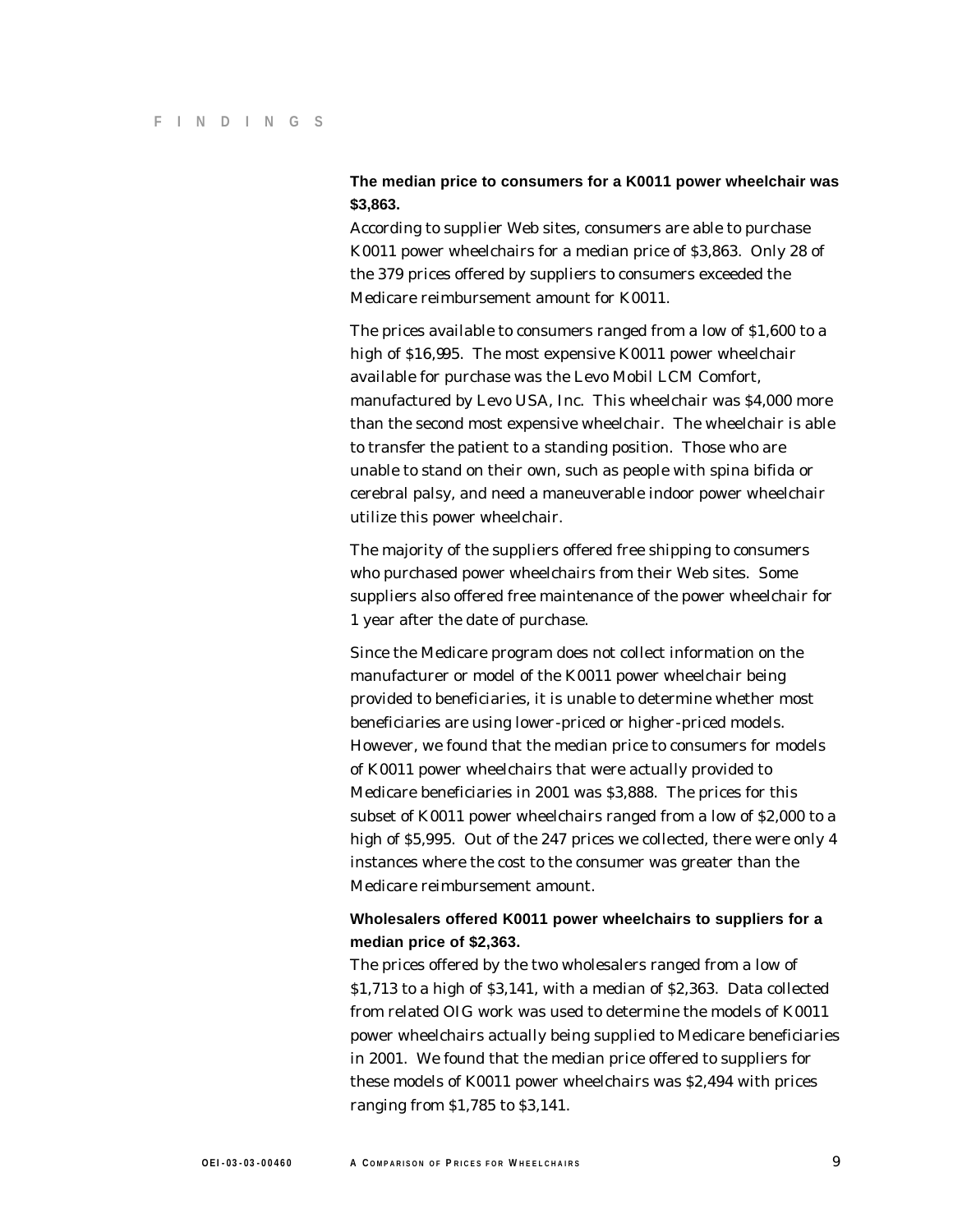**Suppliers were able to obtain K0011 power wheelchairs from manufacturers and distributors for a median price of \$1,550.** We reviewed invoices and purchase orders received from suppliers who negotiated prices of K0011 power wheelchairs with manufacturers and distributors. Based on our review of 36 individual prices from 8 suppliers, we determined that suppliers were able to purchase K0011 power wheelchairs for a median price of \$1,550. The prices ranged from a low of \$999 to a high of \$2,161. We also analyzed prices for models of K0011 wheelchairs that were supplied to Medicare beneficiaries in 2001. The median price negotiated by suppliers for the subset models of K0011 power wheelchairs provided to Medicare beneficiaries was \$1,699, with prices ranging from \$1,150 to \$2,161.

As part of our analysis, we grouped the prices into two categories. One group included prices negotiated with manufacturers, the other group included prices negotiated with distributors. The median price offered by manufacturers for K0011 power wheelchairs was \$1,392, while the median price offered by distributors was \$1,699.

The median price negotiated by suppliers with manufacturers and distributors was the lowest among the three sources reviewed. Similarly, when we analyzed prices for individual models of K0011 power wheelchairs across all three sources, the prices negotiated by suppliers with manufacturers and distributors were the lowest. Appendix A shows prices obtained from all three sources for three models of K0011 power wheelchairs provided to Medicare beneficiaries. These three models alone accounted for 13 percent of K0011 power wheelchairs provided to Medicare beneficiaries in our sample.

#### **If the Medicare reimbursement amount was set at the prices available to consumers and suppliers, Medicare and its beneficiaries could have saved over \$224 million.**

If the Medicare reimbursement amount for K0011 power wheelchairs were set at the median price available to consumers, the Medicare program and its beneficiaries would have saved \$224 million in 2002. Medicare beneficiaries alone would have saved \$45 million in copayments. An individual Medicare beneficiary could have saved \$287, if the Medicare reimbursement amount for K0011 power wheelchairs were set at the median price available to consumers.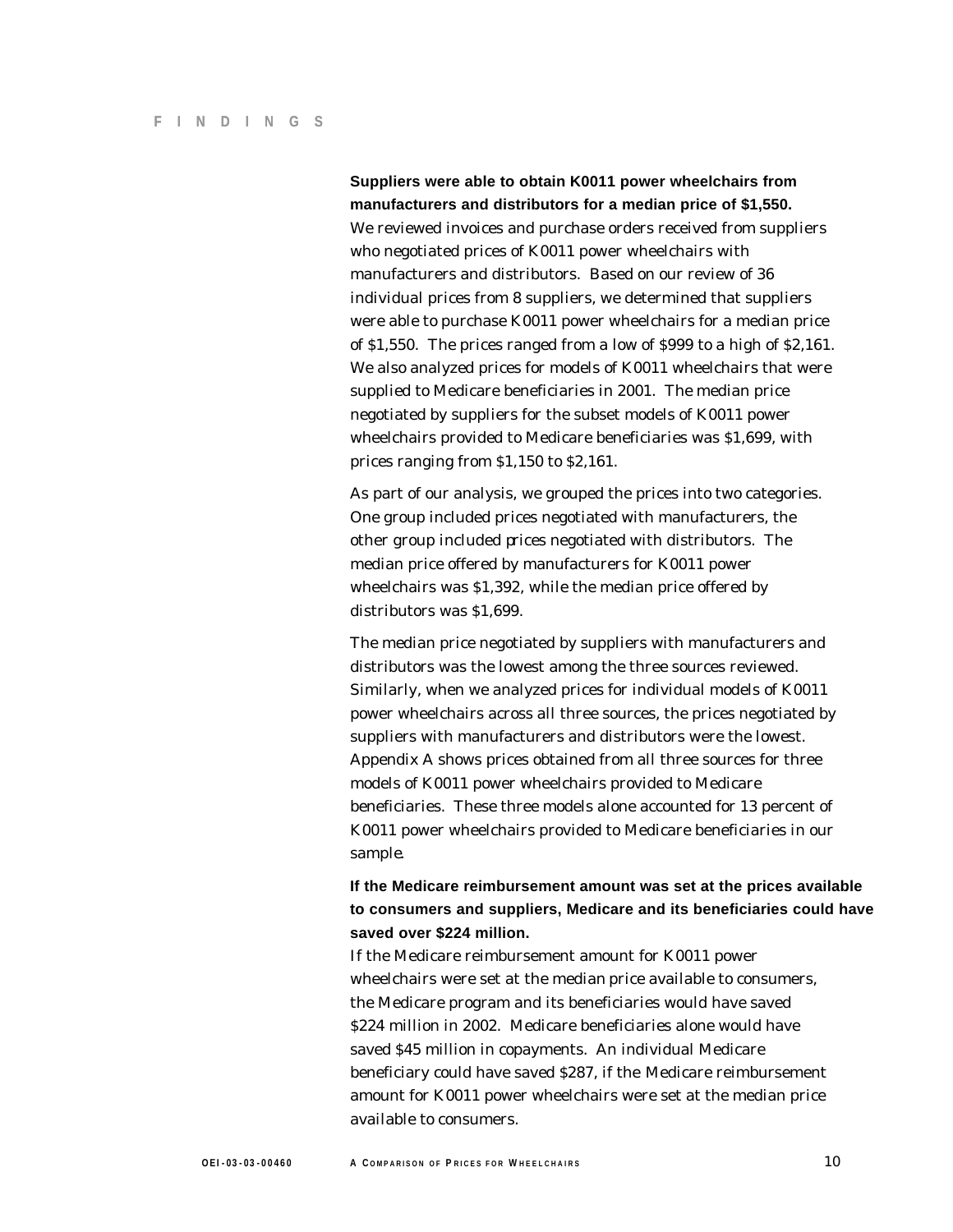Of the three sources reviewed, the median price negotiated by suppliers with manufacturers and distributors was the lowest. If the Medicare pr ogram based its K0011 reimbursement amount on this price, the program and its beneficiaries could have saved \$586 million in 2002. The actual savings to the program could be less than these amounts, since any potential supplier administrative costs related to furnishing K0011 power wheelchairs to Medicare beneficiaries were not included in the prices reviewed. Our calculations of potential savings estimates are presented in Appendix B.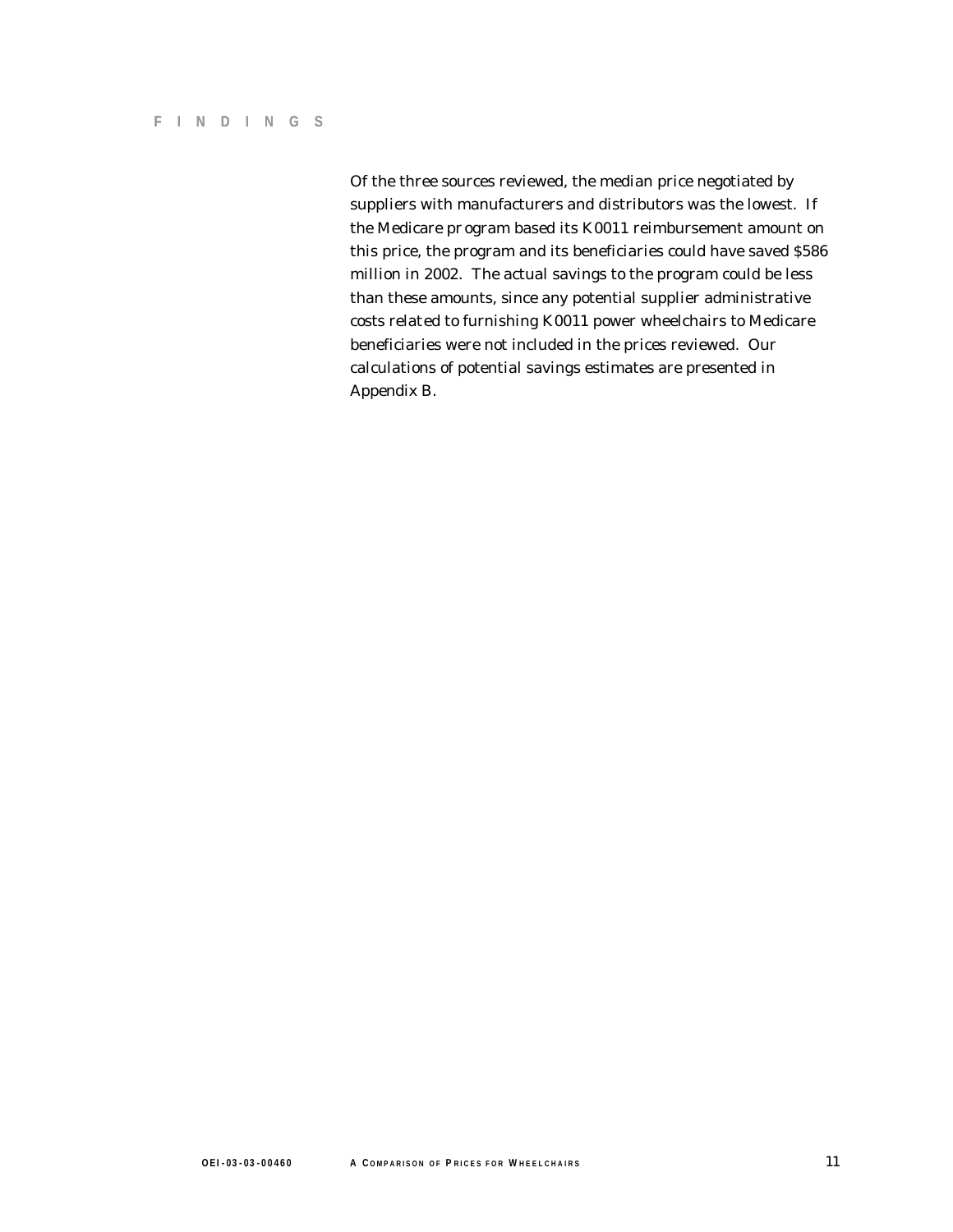We found that both consumers and suppliers could purchase K0011 power wheelchairs at prices lower than the Medicare reimbursement amount. Consequently, the program and its beneficiaries could have realized substantial savings if the Medicare reimbursement amount for K0011 power wheelchairs more closely resembled the costs to consumers and suppliers.

#### **We recommend that CMS:**

- (1) Create a new coding system for K0011 power wheelchairs that accounts for the variety in models and prices for power wheelchairs.
- (2) Use the pricing information obtained as part of this review to determine whether an inherent reasonableness review for K0011 power wheelchairs is appropriate.

#### **Agency Comments**

CMS believes our recommendation regarding coding warrants further consideration. CMS is currently reviewing whether the need for an overall change in the coding structure for power wheelchairs is necessary. CMS noted that our report does not fully explain why additional codes are necessary, other than the fact that there is a wide variation in prices for the different models of K0011 power wheelchairs.

CMS agreed with our recommendation that it consider using their inherent reasonableness authority to reduce the reimbursement amount for K0011 power wheelchairs.

The full text of CMS's comments is presented in Appendix C.

#### **OIG Response**

In our study we found that consumers were able to purchase K0011 power wheelchairs from supplier Web sites for a wide range of prices. The lowest priced wheelchair available to consumers was \$1,600, while the highest priced wheelchair was \$16,995. The median price to consumers for models of K0011 power wheelchairs actually provided to Medicare beneficiaries was \$3,888, with prices ranging from a low of \$2,000 to a high of \$5,995. In 2003, the median reimbursement for a purchased K0011 power wheelchair was \$5,297. We believe that the wide range of K0011 power wheelchairs available and the finding that beneficiaries tend to receive lower priced power wheelchairs supports the need for a new coding system. The goal of this coding system would be to create a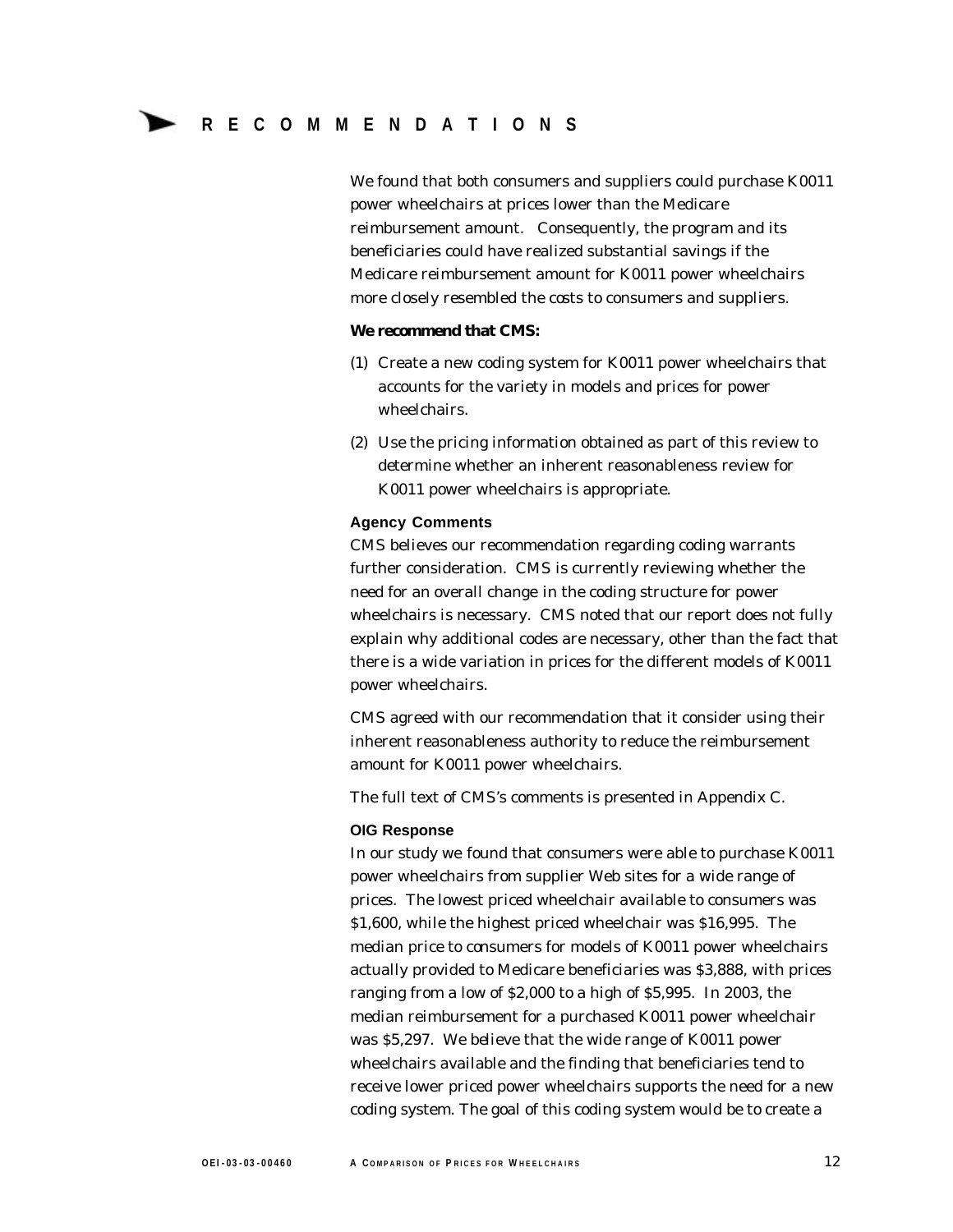number of reimbursement levels for the wide range of power wheelchairs now included under the K0011 procedure code.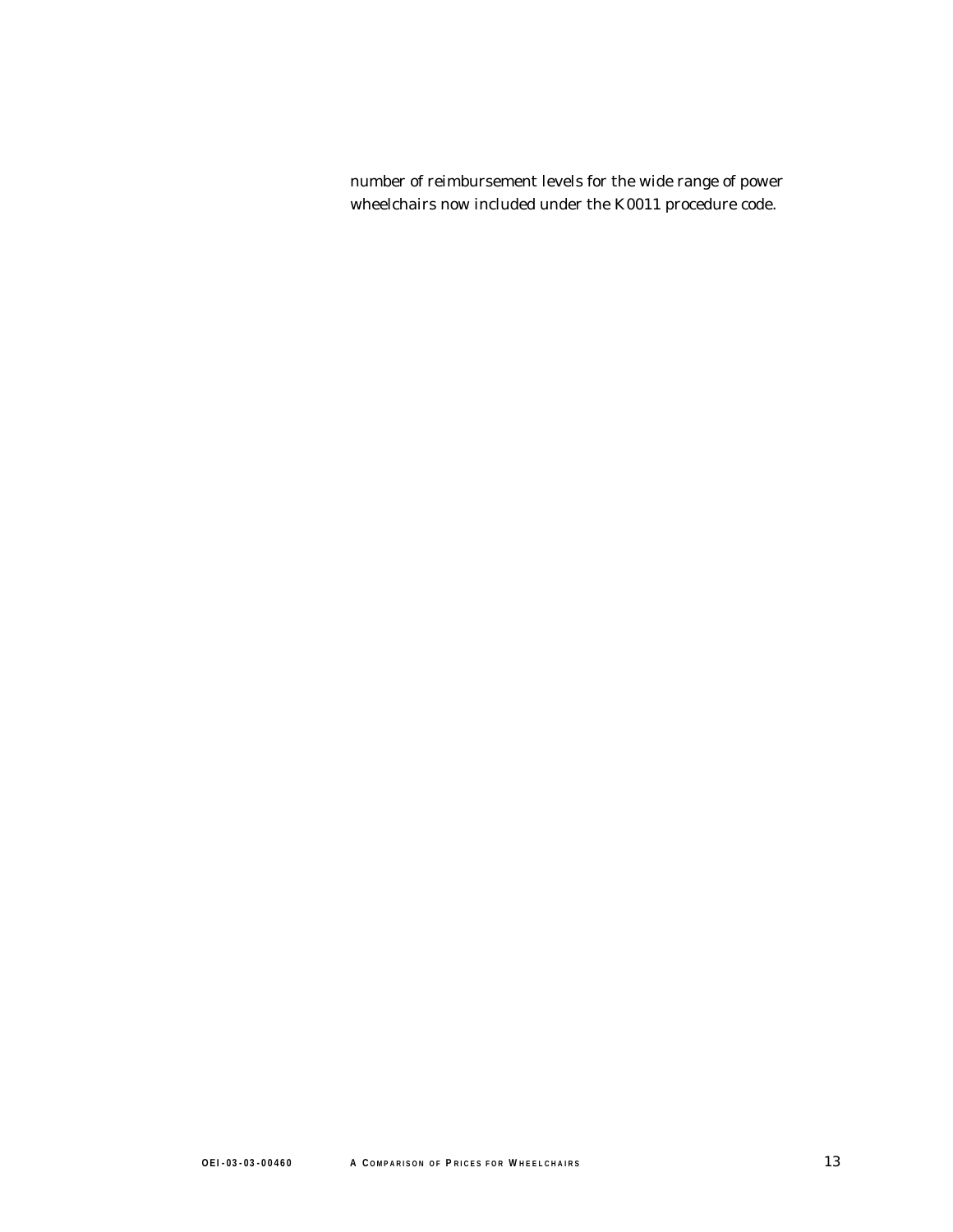

Comparison of Consumer and Supplier Prices for Individual Models

The following table shows prices obtained from all three sources for three models of K0011 power wheelchairs provided to Medicare beneficiaries.

| <b>Comparison of Consumer and Supplier Prices for Individual Models</b> |                                                                  |                                         |                                  |                                                                                            |
|-------------------------------------------------------------------------|------------------------------------------------------------------|-----------------------------------------|----------------------------------|--------------------------------------------------------------------------------------------|
| Individual K0011 Power<br><b>Wheelchair Model</b>                       | Calendar Year 2003<br>Medicare Median<br>Reimbursement<br>Amount | Supplier Web Site<br>Price <sup>1</sup> | Wholesaler<br>Price <sup>1</sup> | <b>Supplier Price</b><br>Negotiated with<br>Manufacturers and<br>Distributors <sup>1</sup> |
| Model A                                                                 | \$5,297                                                          | \$3,747                                 | \$2,661                          | \$2,000                                                                                    |
| Model B                                                                 | \$5,297                                                          | \$2,974                                 | \$2,051                          | \$1,775                                                                                    |
| Model C                                                                 | \$5,297                                                          | \$3,634                                 | \$1,785                          | \$1,699                                                                                    |

 $1$ Median price is provided when more than one price was collected f rom source.

Source: Office of Evaluation and Inspections, 2003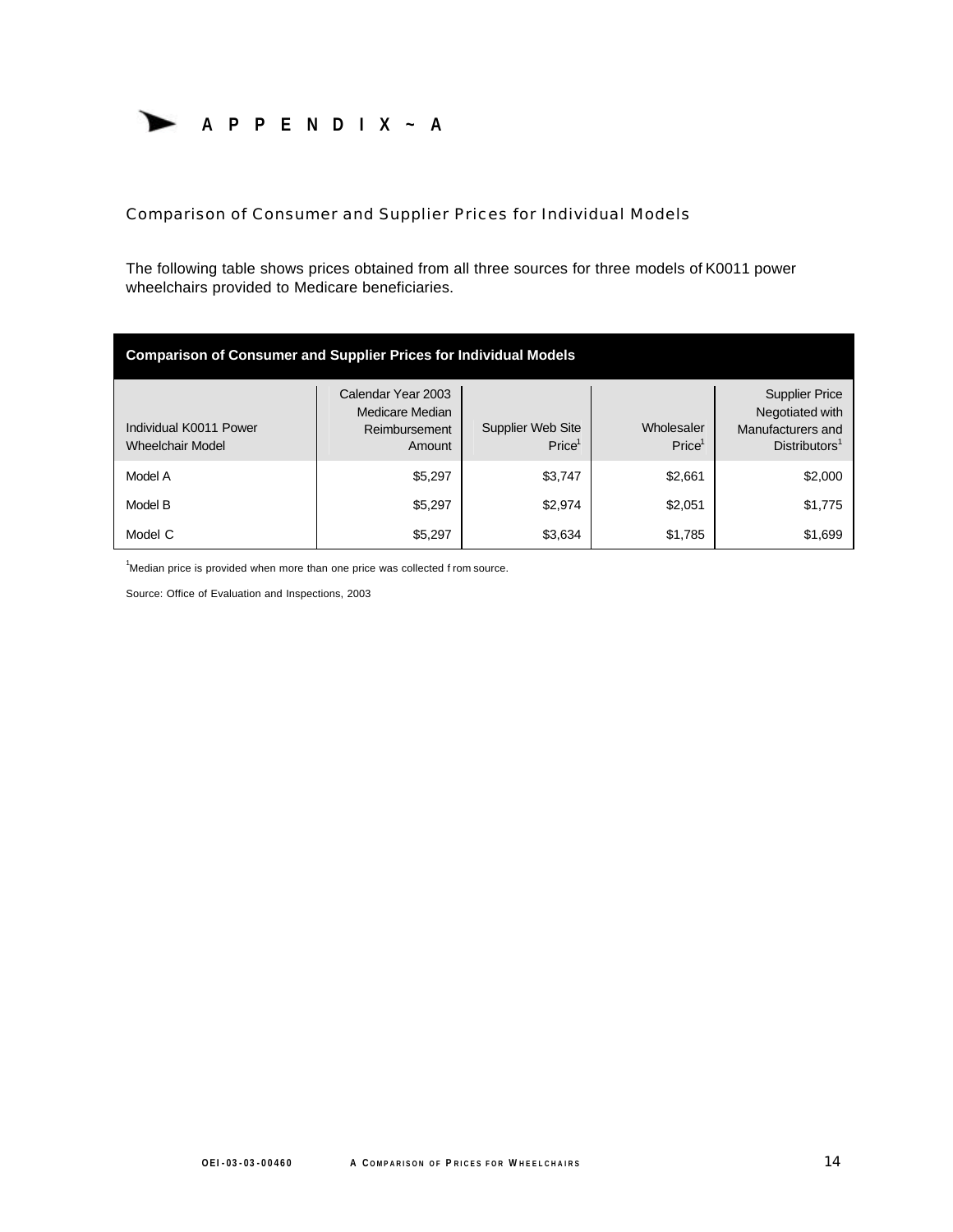

Calculation of Potential Savings for K0011 Power Wheelchairs

In order to calculate potential savings, we first calculated percentage differences between the prices to consumers and suppliers for K0011 power wheelchairs and Medicare's reimbursement amount. We did this by subtracting the median price from each source from the Medicare reimbursement amount. We then divided this number by the Medicare reimbursement amount. We used Medicare's calendar year 2003 fee schedule's median of \$5,297 as the Medicare reimbursement amount. We then multiplied total Medicare payments (\$828,887,761) for K0011 power wheelchairs in 2002 by the percentage differences.

| <b>Calculation of Potential Savings for K0011 Power Wheelchairs</b> |                 |                                                                     |                                                                           |                                                 |                                                     |
|---------------------------------------------------------------------|-----------------|---------------------------------------------------------------------|---------------------------------------------------------------------------|-------------------------------------------------|-----------------------------------------------------|
| Source:                                                             | Median<br>Price | Calendar Year<br>2003 Medicare<br>Median<br>Reimbursement<br>Amount | <b>Median Price</b><br>Compared to<br>Medicare<br>Reimbursement<br>Amount | 2002 Payments<br>for K0011 Power<br>Wheelchairs | Potential<br>Medicare and<br>Beneficiary<br>Savings |
| <b>Supplier Web Sites</b>                                           | \$3,863         | \$5,297                                                             | 27% lower                                                                 | \$828,887,761                                   | \$224,395,894                                       |
| Wholesalers                                                         | \$2,363         | \$5.297                                                             | 55% lower                                                                 | \$828,887,761                                   | \$459,119,632                                       |
| Supplier Prices Negotiated with<br>Manufacturers and Distributors   | \$1,550         | \$5,297                                                             | 71% lower                                                                 | \$828,887,761                                   | \$586,339,898                                       |

Source: Office of Evaluation and Inspections, 2003

Note: All figures in the table have been rounded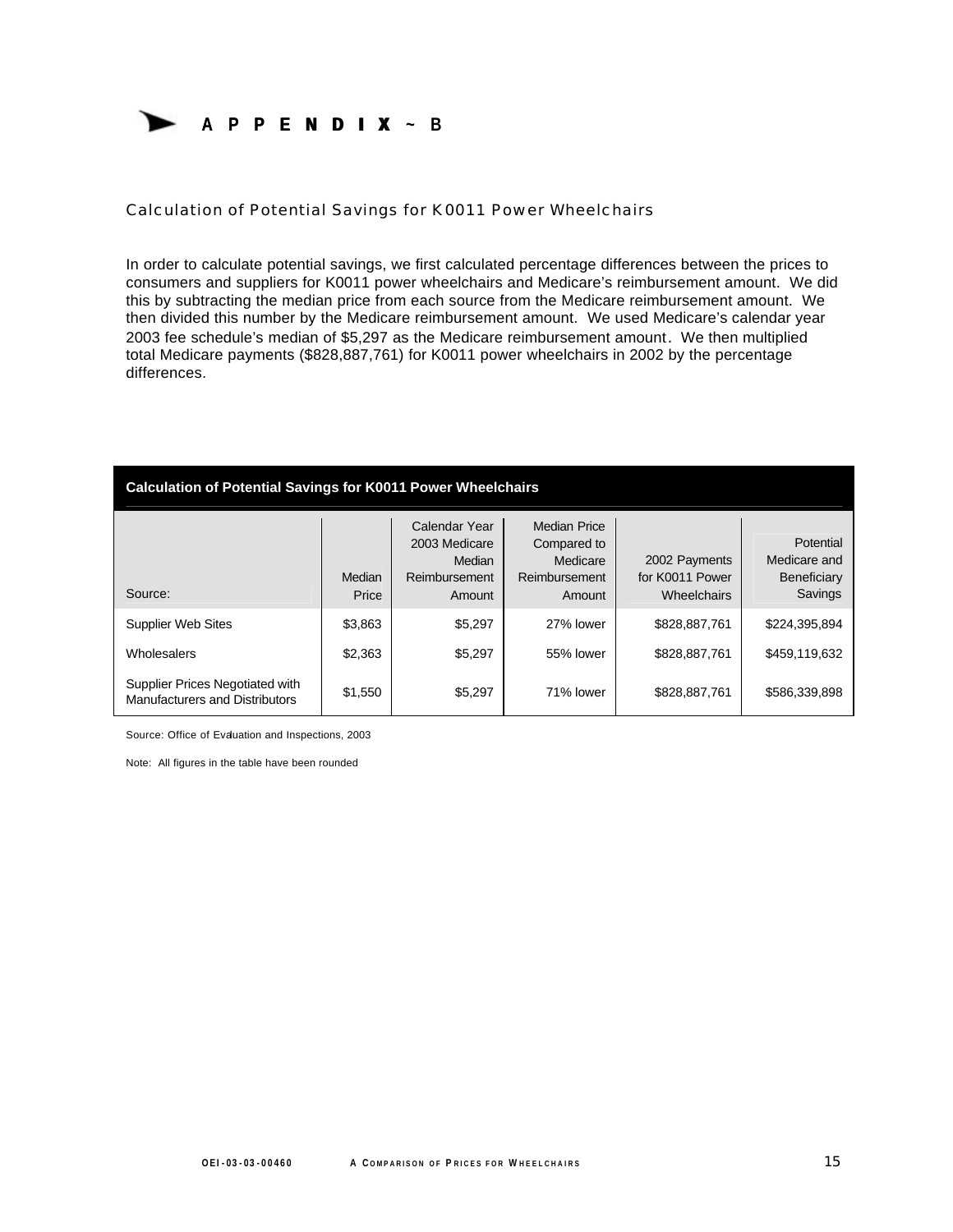## 0 **APPENDIX ~ C**

#### Centers for Medicare & Medicaid Services' Comments

| Administrator<br>Washington, DC 20201<br>IG.<br>EAIG<br>FEB 12 2004<br>DATE:<br>PDIG<br>DIG-AS<br>TO:<br>DIG-EI<br>Dara Corrigan<br>DIG-OI<br>Acting Principal Deputy Inspector General<br>DIG-MP<br>Office of Inspector General<br>OCIG<br>ExecSec<br><b>Dete Sent</b><br>FROM:<br>Dennis G. Smith Atruni & Aucto<br><b>Acting Administrator</b><br>Centers for Medicare & Medicaid Services<br>SUBJECT:<br>Office of Inspector General Draft Report: "A Comparison of Prices for Power<br>Wheelchairs in the Medicare Program," (OEI-03-03-00460)<br>Thank you for the opportunity to review and comment on the Office of Inspector General's<br>(OIG) draft report entitled, "A Comparison of Prices for Power Wheelchairs in the Medicare<br>Program." We have the following comments.<br>This report compares Medicare payment amounts for HCPCS code K0011, the most commonly<br>utilized code for power wheelchairs by Medicare suppliers, with retail prices available to general<br>consumers and wholesale and manufacturer prices available to suppliers for the same items that<br>are reimbursed by Medicare. Medicare allowed charges for K0011 have grown from \$28 million<br>in 1995 to \$829 million in 2002. For 2003, total allowed charges for an estimated 79 percent of<br>claims reported so far are \$1.1 billion. Part of this huge growth in utilization for power<br>wheelchairs may be attributed to an excessive payment amount that creates an incentive for<br>suppliers to furnish and receive payment for as many claims for purchased K0011 products as<br>possible.<br>On September 9, 2003, the Centers for Medicare & Medicaid Services (CMS) announced a10-<br>point plan to deal with the unreasonable growth in utilization of K0011. Part of this 10-point<br>plan included a commitment by CMS to review Medicare payments for K0011 using the inherent<br>reasonableness authority. In addition, the American Association of Homecare and various<br>wheelchair manufacturers have stated their belief to CMS that the utilization problem for power<br>wheelchairs can be eliminated if the K0011 code is broken out into several new categories of<br>power wheelchairs. The industry claims that implementation of new code categories, in<br>conjunction with specific coverage criteria, would limit coverage of the more expensive, high-<br>end power wheelchairs to a relatively small percentage of patients with special needs. | DEPARTMENT OF HEALTH & HUMAN SERVICES | Centers for Medicare & Medicaid Services |
|---------------------------------------------------------------------------------------------------------------------------------------------------------------------------------------------------------------------------------------------------------------------------------------------------------------------------------------------------------------------------------------------------------------------------------------------------------------------------------------------------------------------------------------------------------------------------------------------------------------------------------------------------------------------------------------------------------------------------------------------------------------------------------------------------------------------------------------------------------------------------------------------------------------------------------------------------------------------------------------------------------------------------------------------------------------------------------------------------------------------------------------------------------------------------------------------------------------------------------------------------------------------------------------------------------------------------------------------------------------------------------------------------------------------------------------------------------------------------------------------------------------------------------------------------------------------------------------------------------------------------------------------------------------------------------------------------------------------------------------------------------------------------------------------------------------------------------------------------------------------------------------------------------------------------------------------------------------------------------------------------------------------------------------------------------------------------------------------------------------------------------------------------------------------------------------------------------------------------------------------------------------------------------------------------------------------------------------------------------------------------------------------------------------------------------------------------------------------------------------|---------------------------------------|------------------------------------------|
|                                                                                                                                                                                                                                                                                                                                                                                                                                                                                                                                                                                                                                                                                                                                                                                                                                                                                                                                                                                                                                                                                                                                                                                                                                                                                                                                                                                                                                                                                                                                                                                                                                                                                                                                                                                                                                                                                                                                                                                                                                                                                                                                                                                                                                                                                                                                                                                                                                                                                       |                                       |                                          |
|                                                                                                                                                                                                                                                                                                                                                                                                                                                                                                                                                                                                                                                                                                                                                                                                                                                                                                                                                                                                                                                                                                                                                                                                                                                                                                                                                                                                                                                                                                                                                                                                                                                                                                                                                                                                                                                                                                                                                                                                                                                                                                                                                                                                                                                                                                                                                                                                                                                                                       |                                       |                                          |
|                                                                                                                                                                                                                                                                                                                                                                                                                                                                                                                                                                                                                                                                                                                                                                                                                                                                                                                                                                                                                                                                                                                                                                                                                                                                                                                                                                                                                                                                                                                                                                                                                                                                                                                                                                                                                                                                                                                                                                                                                                                                                                                                                                                                                                                                                                                                                                                                                                                                                       |                                       |                                          |
|                                                                                                                                                                                                                                                                                                                                                                                                                                                                                                                                                                                                                                                                                                                                                                                                                                                                                                                                                                                                                                                                                                                                                                                                                                                                                                                                                                                                                                                                                                                                                                                                                                                                                                                                                                                                                                                                                                                                                                                                                                                                                                                                                                                                                                                                                                                                                                                                                                                                                       |                                       |                                          |
|                                                                                                                                                                                                                                                                                                                                                                                                                                                                                                                                                                                                                                                                                                                                                                                                                                                                                                                                                                                                                                                                                                                                                                                                                                                                                                                                                                                                                                                                                                                                                                                                                                                                                                                                                                                                                                                                                                                                                                                                                                                                                                                                                                                                                                                                                                                                                                                                                                                                                       |                                       |                                          |
|                                                                                                                                                                                                                                                                                                                                                                                                                                                                                                                                                                                                                                                                                                                                                                                                                                                                                                                                                                                                                                                                                                                                                                                                                                                                                                                                                                                                                                                                                                                                                                                                                                                                                                                                                                                                                                                                                                                                                                                                                                                                                                                                                                                                                                                                                                                                                                                                                                                                                       |                                       |                                          |
|                                                                                                                                                                                                                                                                                                                                                                                                                                                                                                                                                                                                                                                                                                                                                                                                                                                                                                                                                                                                                                                                                                                                                                                                                                                                                                                                                                                                                                                                                                                                                                                                                                                                                                                                                                                                                                                                                                                                                                                                                                                                                                                                                                                                                                                                                                                                                                                                                                                                                       |                                       |                                          |
|                                                                                                                                                                                                                                                                                                                                                                                                                                                                                                                                                                                                                                                                                                                                                                                                                                                                                                                                                                                                                                                                                                                                                                                                                                                                                                                                                                                                                                                                                                                                                                                                                                                                                                                                                                                                                                                                                                                                                                                                                                                                                                                                                                                                                                                                                                                                                                                                                                                                                       |                                       |                                          |
| <b>Recommendation</b><br>Create a new coding system for K0011 power wheelchairs that accounts for the variety in models<br>and prices for power wheelchairs.                                                                                                                                                                                                                                                                                                                                                                                                                                                                                                                                                                                                                                                                                                                                                                                                                                                                                                                                                                                                                                                                                                                                                                                                                                                                                                                                                                                                                                                                                                                                                                                                                                                                                                                                                                                                                                                                                                                                                                                                                                                                                                                                                                                                                                                                                                                          |                                       |                                          |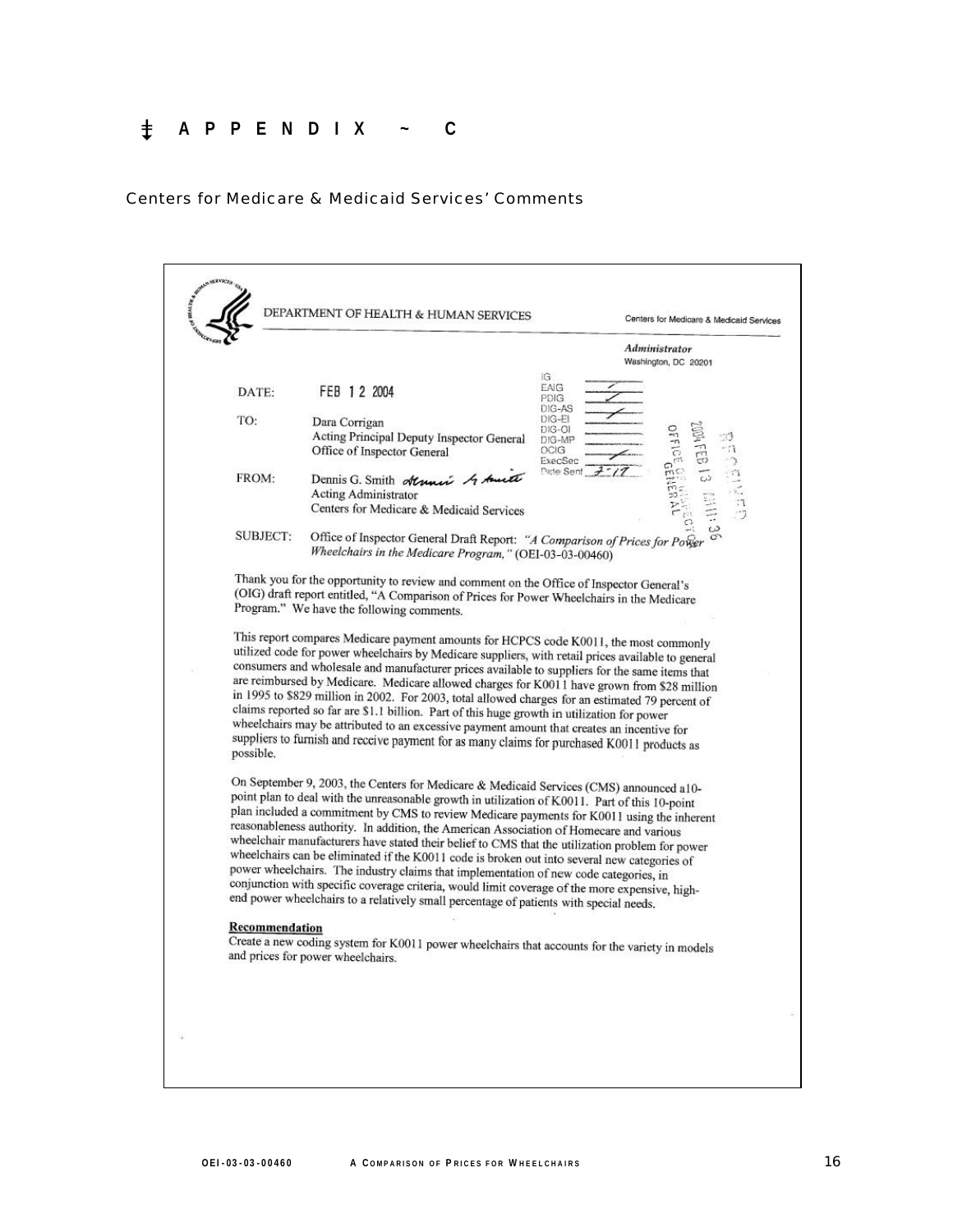Page 2 - Dara Corrigan

 $\mathbb{R}^n$ 

#### Response

We believe this recommendation warrants further consideration. We are currently reviewing whether an overall change in the coding structure for power wheelchairs is needed for Medicare and/or Medicaid purposes; however, this review is not yet complete and no final decisions have been made regarding this issue. The report does not explain why the OIG believes that additional codes are necessary, other than the fact that there is a wide variation in prices for the different models of power wheelchairs.

#### Recommendation

Use the pricing information obtained as part of this review to determine whether an inherent reasonableness review for K0011 power wheelchairs is appropriate.

#### **Response**

We concur with this recommendation. As noted in the report, as part of the 10-point plan addressing the abuse of Medicare's power wheelchair benefit, CMS is currently reviewing the Medicare payment amounts for code K0011 using the inherent reasonableness authority.